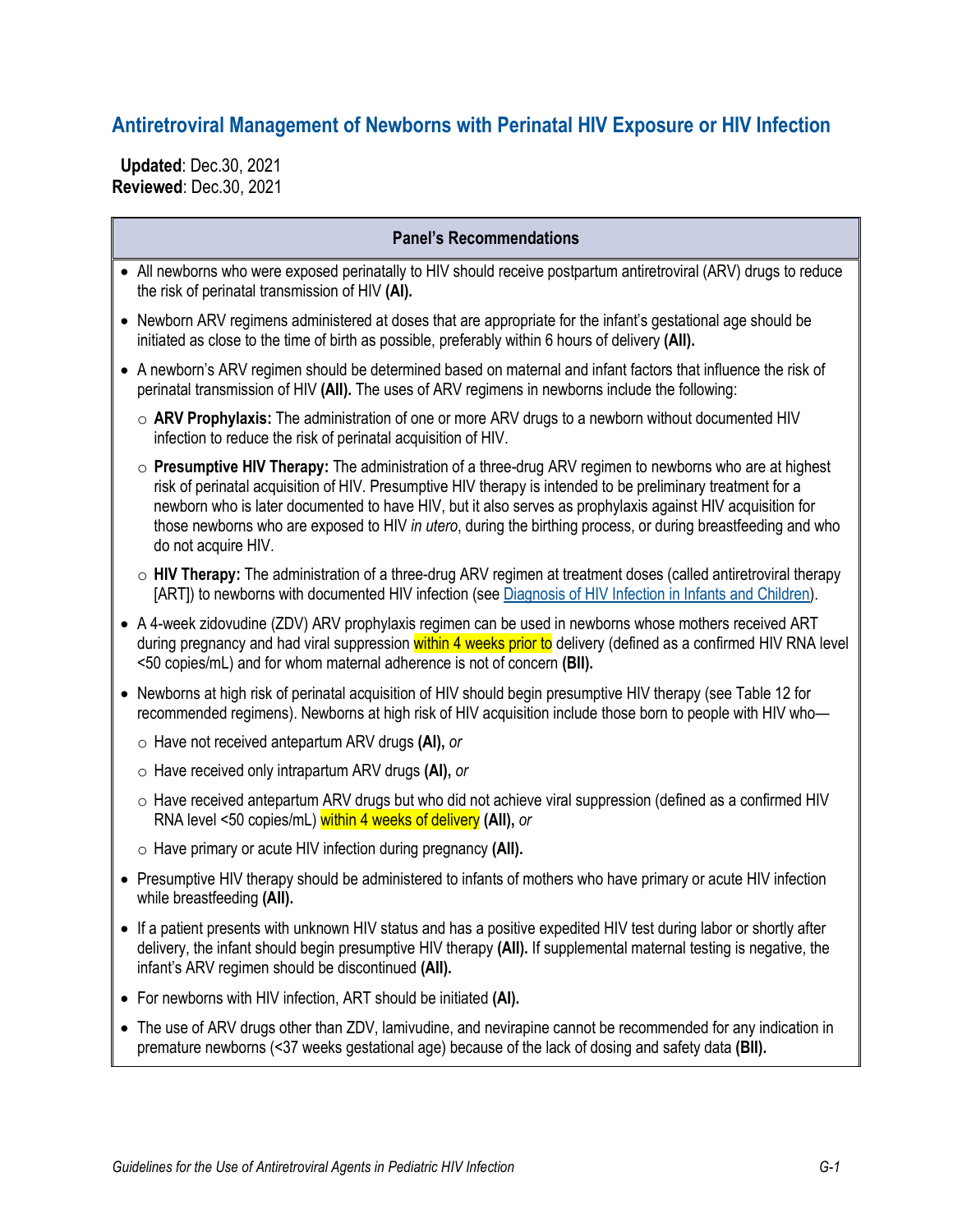• Providers with questions about ARV management of perinatal HIV exposure should consult the National Perinatal [HIV Hotline](https://nccc.ucsf.edu/clinician-consultation/perinatal-hiv-aids/) (1-888-448-8765), which provides free clinical consultation on all aspects of perinatal HIV, including newborn care **(AIII).**

*Rating of Recommendations: A = Strong; B = Moderate; C = Optional*

*Rating of Evidence: I = One or more randomized trials with clinical outcomes and/or validated laboratory endpoints; II = One or more well-designed, nonrandomized trials or observational cohort studies with long-term clinical outcomes; III = Expert opinion*

## *General Considerations for Antiretroviral Management of Newborns Exposed to HIV or Born with HIV*

All newborns with perinatal exposure to HIV should receive antiretroviral (ARV) drugs during the neonatal period to reduce the risk of perinatal HIV transmission, with selection of the appropriate ARV regimen guided by the level of transmission risk. HIV transmission can occur *in utero*, intrapartum, or during breastfeeding.

Maternal viral load is the most important risk factor for HIV transmission to a newborn. Newborns are at an increased risk for transmission when their mothers do not receive antiretroviral therapy (ART) during pregnancy, when mothers start antepartum treatment late in pregnancy, or when antepartum treatment does not result in viral suppression (defined as a confirmed HIV RNA level <50 copies/mL). Higher maternal viral load, especially in late pregnancy, correlates with higher risk of transmission. A spectrum of transmission risk depends on these and other maternal and infant factors, including mode of delivery, gestational age at delivery, and maternal health status.

Historically, the use of ARV drugs in the newborn period was referred to as ARV prophylaxis because it primarily focused on protection against newborn perinatal acquisition of HIV. More recently, clinicians have begun to identify newborns at highest risk for HIV acquisition and initiate three-drug ARV regimens as presumptive treatment of HIV. In this section, the following terms will be used:

- **ARV Prophylaxis:** The administration of ARV drugs to a newborn without documented HIV infection to reduce the risk of HIV acquisition. ARV prophylaxis includes administration of a single agent—usually zidovudine (ZDV)—as well as combinations of two or three ARV drugs.
- **Presumptive HIV Therapy:** The administration of a three-drug ARV regimen to newborns at highest risk of HIV acquisition. Presumptive HIV therapy is intended to be early treatment for a newborn who is later documented to have acquired HIV, but it also serves as ARV prophylaxis against HIV acquisition for those newborns who are exposed to HIV *in utero*, during the birthing process, or during breastfeeding and who do not acquire HIV.
- **HIV Therapy:** The administration of a three-drug ARV regimen to newborns with documented HIV infection (see Diagnosis [of HIV Infection in Infants and Children\)](https://clinicalinfo.hiv.gov/en/guidelines/perinatal/diagnosis-hiv-infection-infants-and-children).

The terms ARV prophylaxis and presumptive HIV therapy describe the clinician's intent when prescribing ARV drugs, which may lead to an overlap between these two terms. For example, a presumptive HIV therapy regimen also provides ARV prophylaxis for a newborn. However, twodrug (or sometimes three-drug) ARV prophylaxis regimens, notably those that use prophylactic doses rather than therapeutic doses of nevirapine (NVP), are not considered presumptive HIV therapy.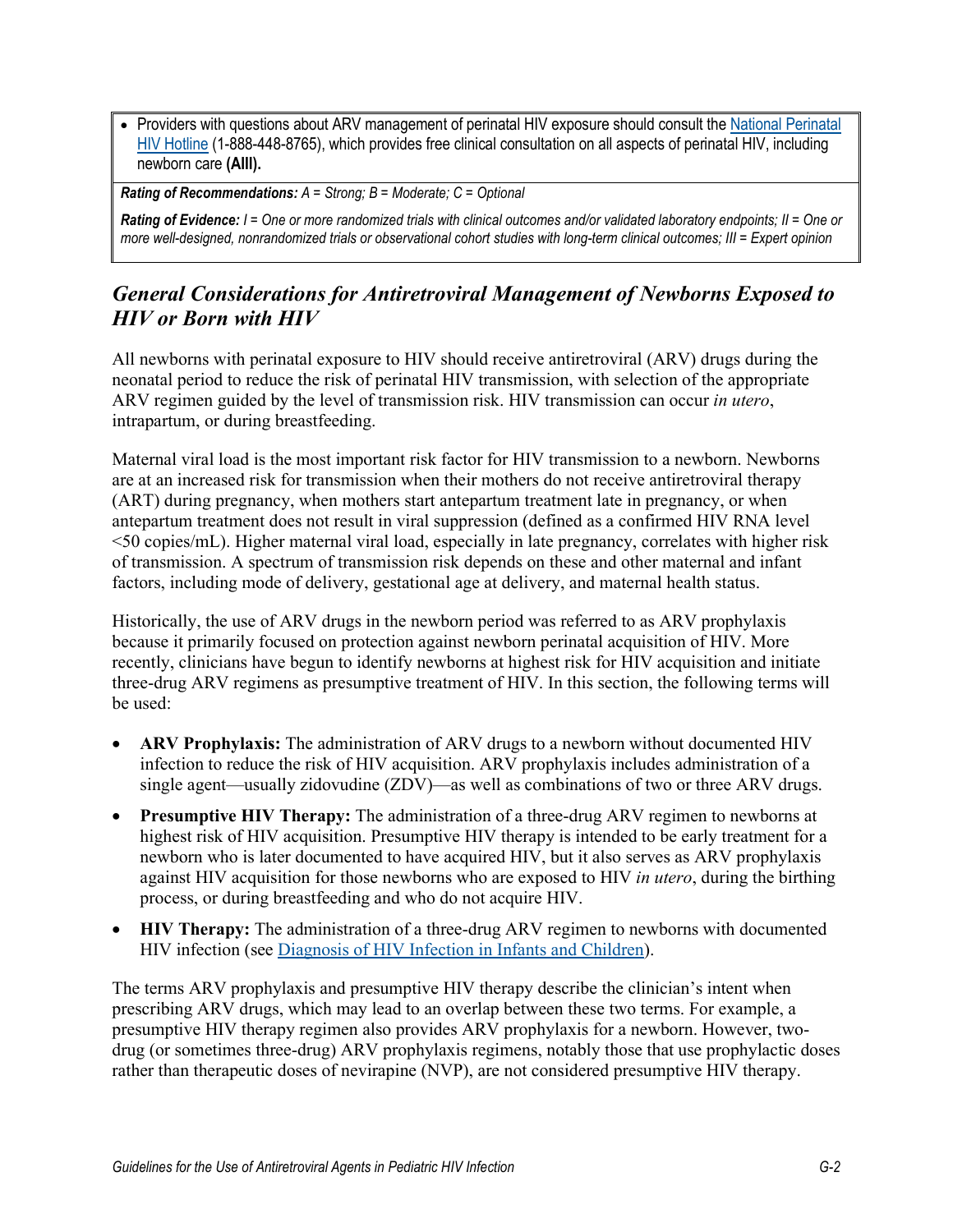The interval during which newborn ARV prophylaxis or presumptive HIV therapy can be initiated and still be beneficial is undefined; however, most studies support providing ARV drugs as early as possible after delivery[.1-6](#page-17-0)

Table 11 provides an overview of neonatal ARV management recommendations according to the risk of perinatal HIV transmission to the newborn, and Table 12 summarizes the recommendations for ARV drug dosing in newborns. Additional information about dose selection for newborns, including premature infants (<37 weeks' gestational age), can be found in the [Pediatric Antiretroviral](https://clinicalinfo.hiv.gov/en/guidelines/pediatric-arv/whats-new-guidelines)  [Guidelines.](https://clinicalinfo.hiv.gov/en/guidelines/pediatric-arv/whats-new-guidelines) Information about infants born to people with HIV-2 infection is available in [HIV-2](https://clinicalinfo.hiv.gov/en/guidelines/perinatal/hiv-2-infection-and-pregnancy?view=full)  [Infection and Pregnancy](https://clinicalinfo.hiv.gov/en/guidelines/perinatal/hiv-2-infection-and-pregnancy?view=full) and Table 11. In addition, the National [Perinatal HIV Hotline](http://nccc.ucsf.edu/clinician-consultation/perinatal-hiv-aids/) (1-888-448-8765) is a federally funded service that provides free clinical consultation on difficult cases to providers who are caring for pregnant people with HIV and their newborns, and consultants can provide referrals to local or regional pediatric HIV specialists.

#### **Table 11. Neonatal Antiretroviral Management According to Risk of HIV Infection in the Newborn**

Drug selection and dosing considerations are related to the age and gestational age of the newborn. Consultation is available through the [National Perinatal HIV Hotline](http://nccc.ucsf.edu/clinician-consultation/perinatal-hiv-aids/) (1-888-448-8765).

| <b>Level of Perinatal</b><br><b>HIV Transmission</b><br><b>Risk</b> | <b>Description</b>                                                                                                                                                                                                                                                                                                                                                                                                                                                          | <b>Neonatal ARV Management</b>                                                                                                                        |
|---------------------------------------------------------------------|-----------------------------------------------------------------------------------------------------------------------------------------------------------------------------------------------------------------------------------------------------------------------------------------------------------------------------------------------------------------------------------------------------------------------------------------------------------------------------|-------------------------------------------------------------------------------------------------------------------------------------------------------|
| <b>Low Risk of Perinatal</b><br><b>HIV Transmission</b>             | Mothers who received ART during<br>pregnancy with viral suppression (defined<br>as a confirmed HIV RNA level<br><50 copies/mL) within 4 weeks prior to<br>delivery and no concerns related to<br>adherence                                                                                                                                                                                                                                                                  | ZDV for 4 weeks <sup>a</sup>                                                                                                                          |
| <b>High Risk of Perinatal</b><br>HIV Transmission <sup>a,b</sup>    | Mothers who did not receive antepartum<br>ARV drugs<br>Mothers who received only intrapartum ARV<br>drugs<br>Mothers who received antepartum ARV<br>drugs but did not have viral suppression<br>(defined as a confirmed HIV RNA level<br><50 copies/mL) within 4 weeks prior to<br>delivery<br>Mothers with acute or primary HIV infection<br>during pregnancy or breastfeeding (in which<br>case, the mother should immediately<br>discontinue breastfeeding) <sup>c</sup> | Presumptive HIV therapy using either ZDV, 3TC, and NVP<br>(treatment dose) or ZDV, 3TC, and RAL administered from<br>birth up to 6 weeks <sup>d</sup> |
| <b>Presumed Newborn</b><br><b>HIV Exposure</b>                      | Mothers with unconfirmed HIV status who<br>have at least one positive HIV test at<br>delivery or postpartum                                                                                                                                                                                                                                                                                                                                                                 | ARV management as described above for newborns with a<br>high risk of perinatal HIV transmission                                                      |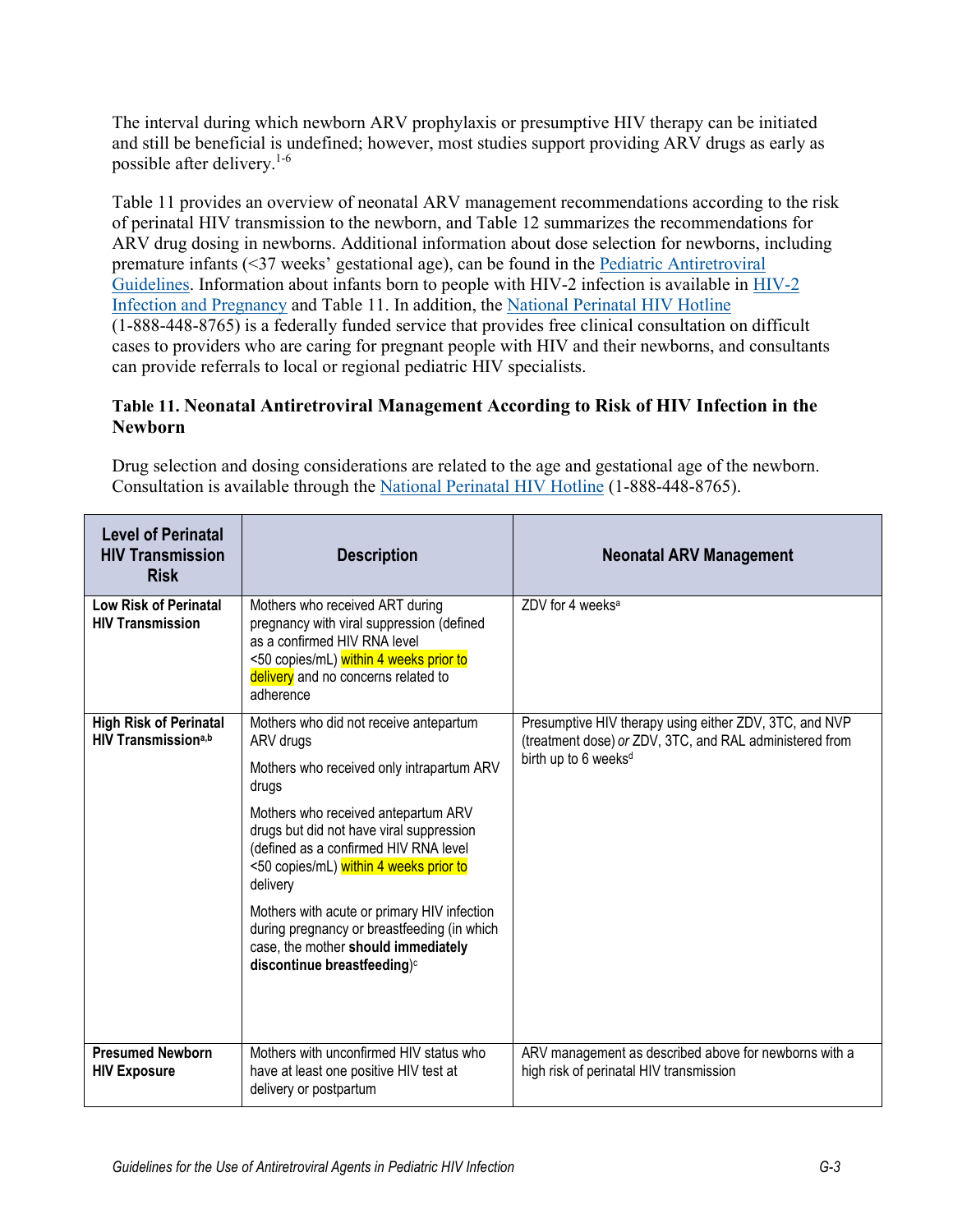| <b>Level of Perinatal</b><br><b>HIV Transmission</b><br><b>Risk</b> | <b>Description</b>                                                | <b>Neonatal ARV Management</b>                                                                                                                                    |  |  |
|---------------------------------------------------------------------|-------------------------------------------------------------------|-------------------------------------------------------------------------------------------------------------------------------------------------------------------|--|--|
|                                                                     | 0r<br>Mothers whose newborns have a positive<br>HIV antibody test | Infant ARV drugs should be discontinued immediately if<br>supplemental testing confirms that the mother does not have<br>HIV.                                     |  |  |
| Newborn with HIV <sup>e</sup>                                       | Positive newborn HIV virologic test/NAT                           | Three-drug ARV regimen using treatment doses. Refer to the<br>What to Start in the Pediatric Antiretroviral Guidelines for<br>specific treatment recommendations. |  |  |

<sup>a</sup> ZDV prophylaxis regimen is recommended for infants born to mothers with HIV-2 mono-infection, se[e HIV-2 Infection and](https://clinicalinfo.hiv.gov/en/guidelines/perinatal/hiv-2-infection-and-pregnancy?view=full)  [Pregnancy.](https://clinicalinfo.hiv.gov/en/guidelines/perinatal/hiv-2-infection-and-pregnancy?view=full) If the mother has HIV-1 and HIV-2 infection, the infant ARV regimen should be based on the determination of low or high risk of HIV-1 transmission as described in the above table. Because HIV-2 is not susceptible to NVP, RAL should be considered for infants at high risk of perinatal HIV-2 transmission. See text for evidence that supports the use of presumptive HIV therapy and a two-drug ARV prophylaxis regimen.

b See [Intrapartum Care for People with HIV](https://clinicalinfo.hiv.gov/en/guidelines/perinatal/intrapartum-antiretroviral-therapyprophylaxis) for guidance on indications for scheduled cesarean delivery and intrapartum intravenous ZDV to reduce the risk of perinatal HIV transmission for mothers with an elevated viral load at delivery.

cMost Panel members would opt to administer presumptive HIV therapy to infants whose mothers had acute HIV during pregnancy because of the higher risk for *in utero* transmission. If acute HIV is diagnosed during breastfeeding, the mother should immediately discontinue breastfeeding.

<sup>d</sup> The optimal duration of presumptive HIV therapy in newborns who are at a high risk for perinatal HIV transmission is unknown. If possible, newborns who are at a high risk for HIV acquisition should receive ZDV for 6 weeks. Additional medications—such as 3TC, RAL, or NVP—may need to be administered for 2 to 6 weeks; the recommended duration for these drugs varies depending on *infant* HIV NAT results, maternal viral load at the time of delivery, and additional risk factors for HIV transmission. Consultation with an expert in pediatric HIV is recommended when selecting a therapy duration because this decision should be based on case-specific risk factors and interim infant HIV NAT results. The two-drug regimen used in the *Eunice Kennedy Shriver* National Institute of Child Health and Human Development–HIV Prevention Trials Network (HPTN) 040/Pediatric AIDS Clinical Trials Group (PACTG) 1043 for infants who were at a high risk for HIV acquisition is described in the text (see the Two-Drug Antiretroviral Prophylaxis section).

e Infant ART should be initiated without waiting for the results of confirmatory HIV NAT testing, given the low likelihood of a falsepositive HIV NAT. However, the specimen for confirmatory HIV testing should be obtained prior to ART initiation.

**Note:** ARV drugs should be initiated as close to the time of birth as possible, preferably within 6 hours of delivery. See Table 12 for dosing specifics.

**Key:** 3TC = lamivudine; ART = antiretroviral therapy; ARV =antiretroviral; NAT = nucleic acid test; NVP = nevirapine; Panel = Panel on Treatment of HIV During Pregnancy and Prevention of Perinatal Transmission: RAL = raltegravir; ZDV = zidovudine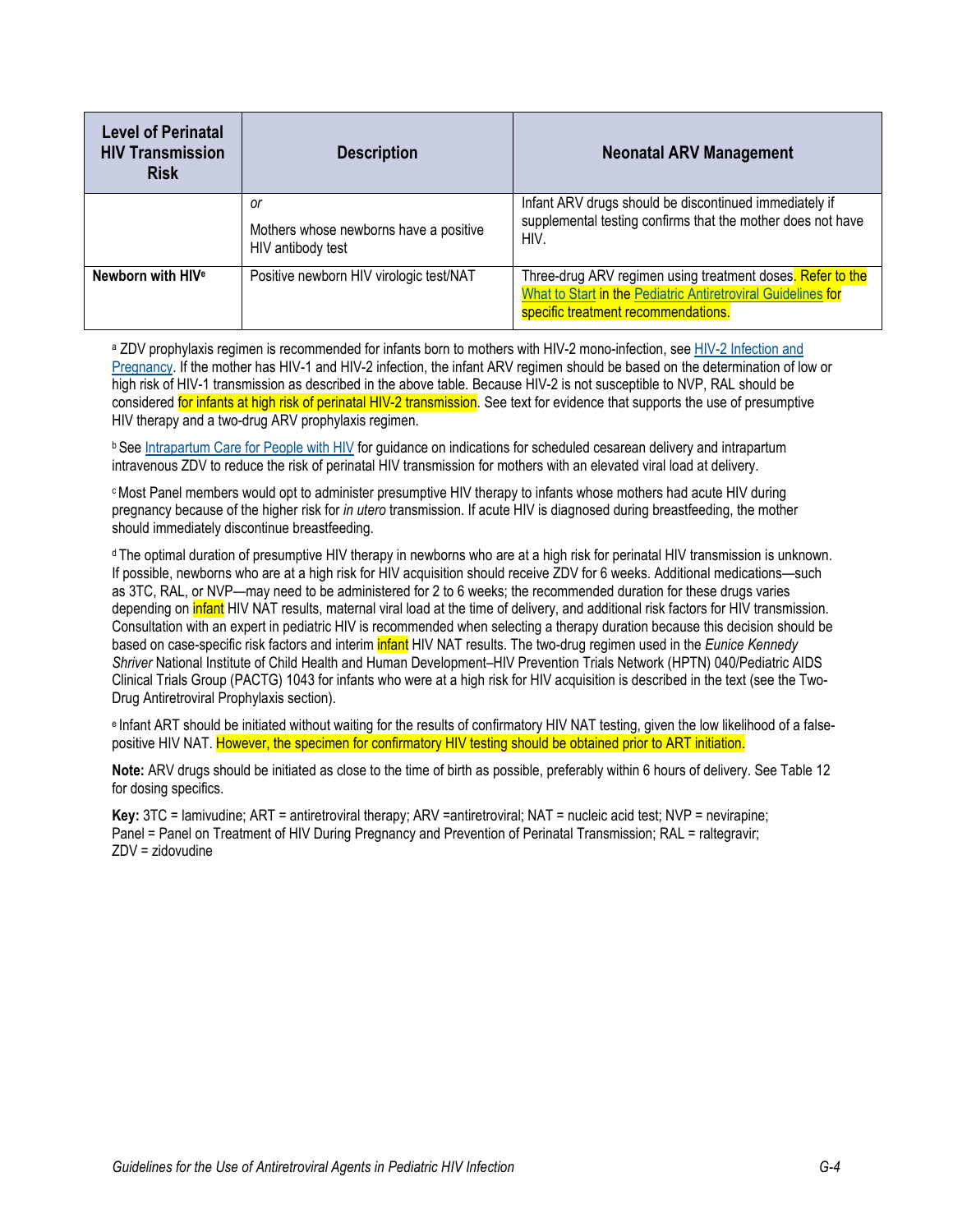|  |  |  | Table 12. Antiretroviral Drug Dosing Recommendations for Newborns <sup>a</sup> |  |  |
|--|--|--|--------------------------------------------------------------------------------|--|--|
|  |  |  |                                                                                |  |  |

| Newborns at Low Risk of Perinatal HIV Transmission                                      |                                                                                                                                                                                                                                                                   |  |  |  |
|-----------------------------------------------------------------------------------------|-------------------------------------------------------------------------------------------------------------------------------------------------------------------------------------------------------------------------------------------------------------------|--|--|--|
| <b>Recommended Duration</b><br><b>Recommended Regimen</b>                               |                                                                                                                                                                                                                                                                   |  |  |  |
| ZDV                                                                                     | ZDV administered for 4 weeks at the doses listed below.                                                                                                                                                                                                           |  |  |  |
| <b>Newborns at High Risk of Perinatal HIV Transmission</b>                              |                                                                                                                                                                                                                                                                   |  |  |  |
| <b>Recommended Regimen</b>                                                              | <b>Recommended Duration</b>                                                                                                                                                                                                                                       |  |  |  |
| Three-drug HIV therapy: ZDV plus 3TC plus (NVP or RAL)                                  | ZDV administered for 6 weeks, with no increase to the 12-mg/kg dose unless the<br>infant has confirmed HIV infection (see ZDV dosing recommendations below).<br>Dosing for 3TC, NVP, and RAL is described below.                                                  |  |  |  |
| <b>Newborns with HIV Infection</b>                                                      |                                                                                                                                                                                                                                                                   |  |  |  |
| <b>Recommended Regimen</b>                                                              | Lifelong Duration Recommended <sup>b</sup>                                                                                                                                                                                                                        |  |  |  |
| Refer to Pediatric Antiretroviral Guidelines for specific<br>treatment recommendations. | Lifelong therapy in accordance with current treatment guidelines. The ARV<br>regimen should be individualized based on the infant's age and clinical<br>determinants. Refer to the Pediatric Antiretroviral Guidelines for specific treatment<br>recommendations. |  |  |  |

| <b>Drug</b>                                                                           | Drug Doses by Gestational Age at Birth                                                                                                     |                                                                                            |  |  |
|---------------------------------------------------------------------------------------|--------------------------------------------------------------------------------------------------------------------------------------------|--------------------------------------------------------------------------------------------|--|--|
| ZDV                                                                                   | ≥35 Weeks' Gestation at Birth                                                                                                              |                                                                                            |  |  |
| <b>Note:</b> For newborns who are<br>unable to tolerate oral agents,                  | Birth to Age 4 Weeks:<br>• ZDV 4 mg/kg per dose orally twice daily                                                                         |                                                                                            |  |  |
| the IV dose is 75% of the oral<br>dose while maintaining the same<br>dosing interval. | Age >4 Weeks:<br>• ZDV 12 mg/kg per dose orally twice daily; only make this dose increase for infants with confirmed HIV<br>infection.     |                                                                                            |  |  |
|                                                                                       |                                                                                                                                            | Simplified Weight-Band Dosing for Newborns Aged ≥35 Weeks' Gestation from Birth to 4 Weeks |  |  |
|                                                                                       | <b>Weight Band</b>                                                                                                                         | Volume of ZDV 10 mg/mL Oral Syrup Twice Daily                                              |  |  |
|                                                                                       | 2 to $<$ 3 kg                                                                                                                              | 1 mL                                                                                       |  |  |
|                                                                                       | $3$ to $\leq 4$ kg                                                                                                                         | $1.5$ mL                                                                                   |  |  |
|                                                                                       | 4 to $<$ 5 kg                                                                                                                              | 2 mL                                                                                       |  |  |
|                                                                                       | $\geq$ 30 to <35 Weeks' Gestation at Birth                                                                                                 |                                                                                            |  |  |
|                                                                                       | Birth to Age 2 Weeks<br>• ZDV 2 mg/kg per dose orally twice daily                                                                          |                                                                                            |  |  |
|                                                                                       | Age 2 Weeks to 6 to 8 Weeks                                                                                                                | • ZDV 3 mg/kg per dose orally twice daily                                                  |  |  |
|                                                                                       | Age >6 to 8 Weeks<br>• ZDV 12 mg/kg per dose orally twice daily; make this dose increase only for infants with confirmed HIV<br>infection. |                                                                                            |  |  |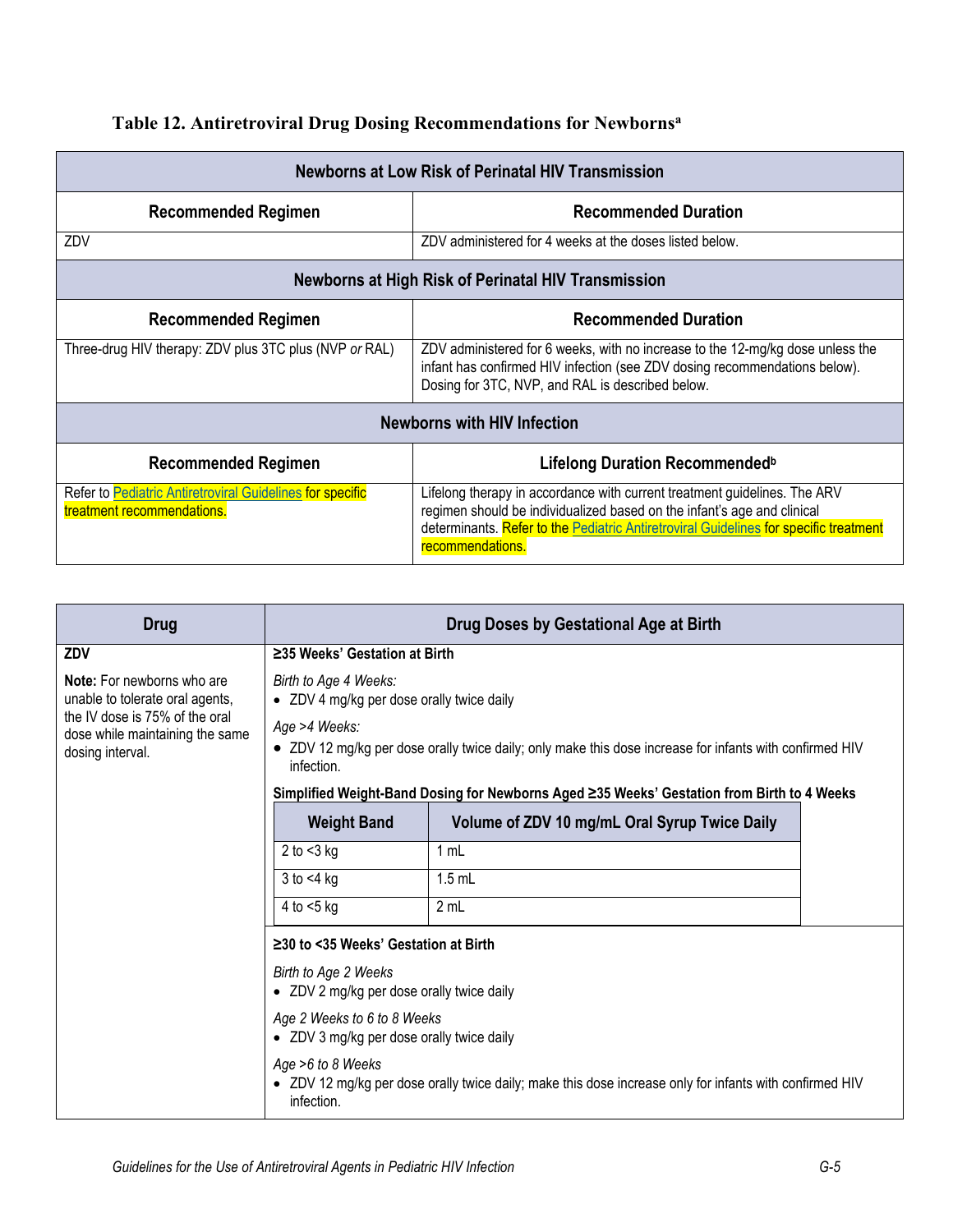|                                                                                                    | <30 Weeks' Gestation at Birth                                                                                                                          |
|----------------------------------------------------------------------------------------------------|--------------------------------------------------------------------------------------------------------------------------------------------------------|
|                                                                                                    | Birth to Age 4 Weeks<br>• ZDV 2 mg/kg per dose orally twice daily                                                                                      |
|                                                                                                    | Age 4 to 8 to 10 Weeks<br>• ZDV 3 mg/kg per dose orally twice daily                                                                                    |
|                                                                                                    | Age >8 to 10 Weeks<br>• ZDV 12 mg/kg per dose orally twice daily; only make this dose increase for infants with confirmed HIV<br>infection             |
| <b>ABC<sup>c</sup></b>                                                                             | ≥37 Weeks' Gestation at Birth                                                                                                                          |
| Note: ABC is not approved by<br>the FDA for use in neonates and<br>infants aged <1 month. However, | <b>Birth to 1 Month:</b><br>• ABC 2 mg/kg per dose orally twice daily                                                                                  |
| dosing recommendations have<br>been modeled using PK<br>simulation.                                | Age 1 Month to <3 Months:<br>• ABC 4 mg/kg per dose orally twice daily                                                                                 |
| 3TC                                                                                                | ≥32 Weeks' Gestation at Birth                                                                                                                          |
|                                                                                                    | Birth to Age 4 Weeks<br>• 3TC 2 mg/kg per dose orally twice daily                                                                                      |
|                                                                                                    | Age >4 Weeks<br>• 3TC 4 mg/kg per dose orally twice daily                                                                                              |
| <b>NVP<sup>d</sup></b>                                                                             | ≥37 Weeks' Gestation at Birth                                                                                                                          |
|                                                                                                    | Birth to Age 4 Weeks<br>• NVP 6 mg/kg per dose orally twice daily                                                                                      |
|                                                                                                    | Age >4 Weeks<br>• NVP 200 mg/m <sup>2</sup> BSA per dose orally twice daily; only make this dose increase for infants with confirmed<br>HIV infection. |
|                                                                                                    | ≥34 to <37 Weeks' Gestation at Birth                                                                                                                   |
|                                                                                                    | Birth to Age 1 Week                                                                                                                                    |
|                                                                                                    | • NVP 4 mg/kg per dose orally twice daily                                                                                                              |
|                                                                                                    | Age 1 to 4 Weeks<br>• NVP 6 mg/kg per dose orally twice daily                                                                                          |
|                                                                                                    | Age >4 Weeks<br>• NVP 200 mg/m <sup>2</sup> BSA per dose orally twice daily; only make this dose increase for infants with confirmed<br>HIV infection. |
|                                                                                                    | ≥32 to <34 Weeks' Gestation at Birth                                                                                                                   |
|                                                                                                    | <b>Birth to Age 2 Weeks</b>                                                                                                                            |
|                                                                                                    | • NVP 2 mg/kg per dose orally twice daily                                                                                                              |
|                                                                                                    | Age 2 to 4 Weeks<br>• NVP 4 mg/kg per dose orally twice daily                                                                                          |
|                                                                                                    | Age 4 to 6 Weeks                                                                                                                                       |
|                                                                                                    | • NVP 6 mg/kg per dose orally twice daily<br>Age >4 Weeks                                                                                              |
|                                                                                                    |                                                                                                                                                        |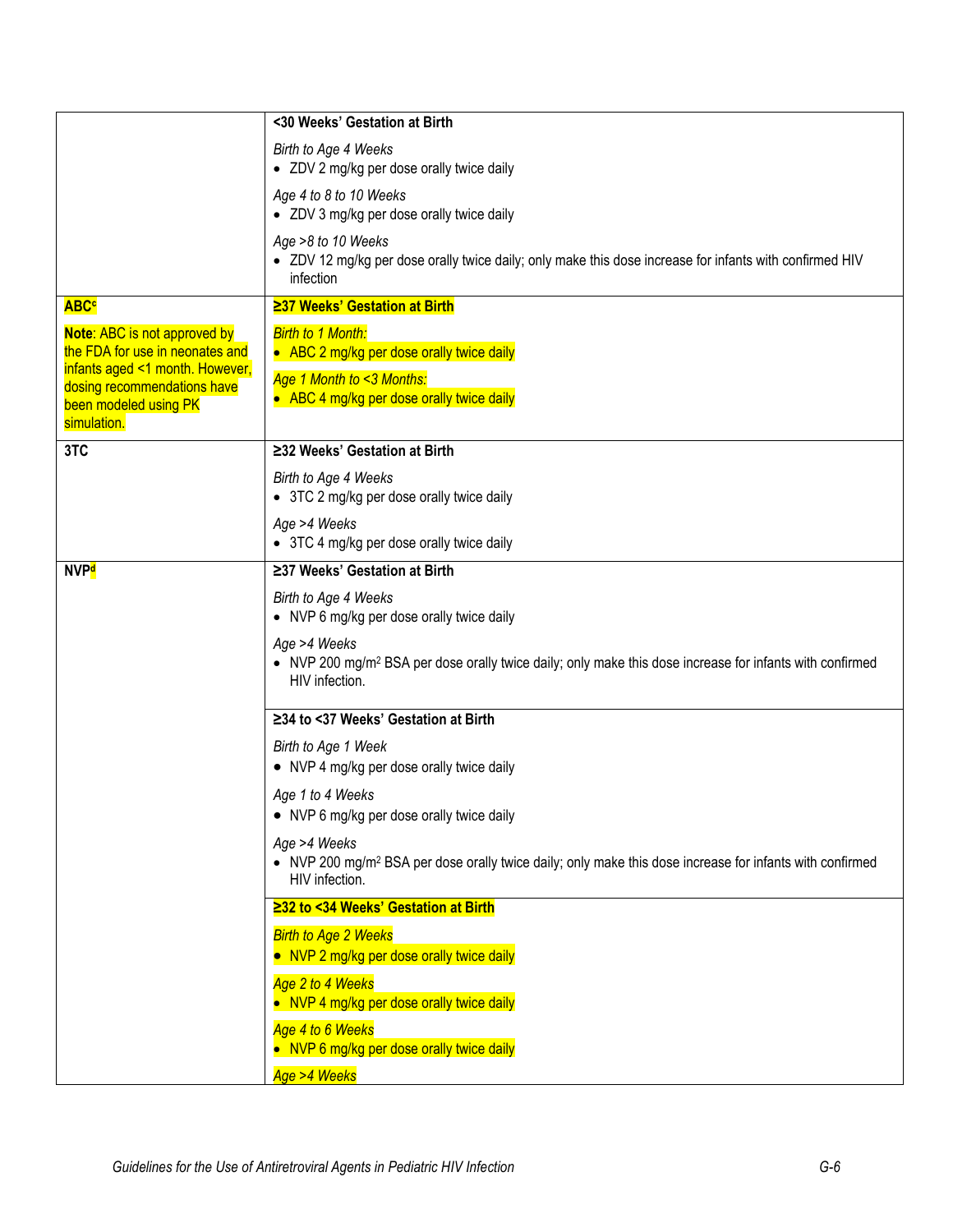|                                                                                                                                                                                                                                       | • NVP 200 mg/m <sup>2</sup> BSA per dose orally twice daily; only make this dose increase for infants with confirmed<br><b>HIV</b> infection. |                                                       |  |  |  |
|---------------------------------------------------------------------------------------------------------------------------------------------------------------------------------------------------------------------------------------|-----------------------------------------------------------------------------------------------------------------------------------------------|-------------------------------------------------------|--|--|--|
| <b>RAL</b>                                                                                                                                                                                                                            | ≥37 Weeks' Gestation at Birth and Weighing ≥2 kg <sup>e</sup>                                                                                 |                                                       |  |  |  |
| Note: If the mother has taken<br>RAL 2 to 24 hours prior to<br>delivery, the neonate's first dose<br>of RAL should be delayed until<br>24 to 48 hours after birth;<br>additional ARV drugs should be<br>started as soon as possible.7 | Birth to Age 6 Weeks                                                                                                                          |                                                       |  |  |  |
|                                                                                                                                                                                                                                       | <b>Body Weight</b>                                                                                                                            | Volume (Dose) of<br>RAL 10 mg/mL<br><b>Suspension</b> |  |  |  |
|                                                                                                                                                                                                                                       | <b>Birth to 1 Week: Once-Daily Dosing</b>                                                                                                     | Approximately<br>1.5 mg/kg per dose                   |  |  |  |
|                                                                                                                                                                                                                                       | 2 to $<$ 3 kg                                                                                                                                 | $0.4$ mL $(4$ mg) once<br>daily                       |  |  |  |
|                                                                                                                                                                                                                                       | $3$ to $<$ 4 kg                                                                                                                               | $0.5$ mL $(5$ mg) once<br>daily                       |  |  |  |
|                                                                                                                                                                                                                                       | 4 to $<$ 5 kg                                                                                                                                 | $0.7$ mL $(7$ mg) once<br>daily                       |  |  |  |
|                                                                                                                                                                                                                                       | 1 to 4 Weeks: Twice-Daily Dosing                                                                                                              | Approximately<br>3 mg/kg per dose                     |  |  |  |
|                                                                                                                                                                                                                                       | 2 to $<$ 3 kg                                                                                                                                 | $0.8$ mL $(8$ mg) twice<br>daily                      |  |  |  |
|                                                                                                                                                                                                                                       | $3$ to $<$ 4 kg                                                                                                                               | 1 mL (10 mg) twice<br>daily                           |  |  |  |
|                                                                                                                                                                                                                                       | 4 to $<$ 5 kg                                                                                                                                 | 1.5 mL (15 mg) twice<br>daily                         |  |  |  |
|                                                                                                                                                                                                                                       | 4 to 6 Weeks: Twice-Daily Dosing                                                                                                              | Approximately<br>6 mg/kg per dose                     |  |  |  |
|                                                                                                                                                                                                                                       | $3$ to $<$ 4 kg                                                                                                                               | 2.5 mL (25 mg) twice<br>daily                         |  |  |  |
|                                                                                                                                                                                                                                       | 4 to $<$ 6 kg                                                                                                                                 | 3 mL (30 mg) twice<br>daily                           |  |  |  |
|                                                                                                                                                                                                                                       | $6$ to $<8$ kg                                                                                                                                | 4 mL (40 mg) twice<br>daily                           |  |  |  |

a The optimal duration of presumptive HIV therapy in newborns who are at a high risk for perinatal HIV transmission is unknown. If possible, newborns who are at a high risk for HIV acquisition should receive ZDV for 6 weeks. Additional medications—such as 3TC, RAL, or NVP—may need to be administered for 2 to 6 weeks; the recommended duration for these drugs varies based on infant HIV nucleic acid test (NAT) results, maternal viral load at the time of delivery, and additional risk factors for HIV transmission. Consultation with an expert in pediatric HIV is recommended when selecting a therapy duration because this decision should be based on case-specific risk factors and interim *infant* HIV NAT results. The two-drug regimen used in NICHD-HPTN 040/PACTG 1043 for infants who were at a high risk for HIV acquisition is described in the text (see the Two-Drug Antiretroviral Prophylaxis section).

**b For ARV management after the first 6 weeks of life**, see the [Pediatric Antiretroviral Guidelines.](https://clinicalinfo.hiv.gov/en/guidelines/pediatric-arv/regimens-recommended-initial-therapy-antiretroviral-naive-children?view=full)

<sup>c</sup>ABC is approved by the FDA for use in children aged ≥3 months when administered as part of an ARV regimen. ABC also has been reported to be safe in infants and children ≥1 month of age. More recently, an ABC dosing recommendation using PK simulation models has been endorsed by the WHO using weight-band dosing for full-term infants from birth to 1 month of age.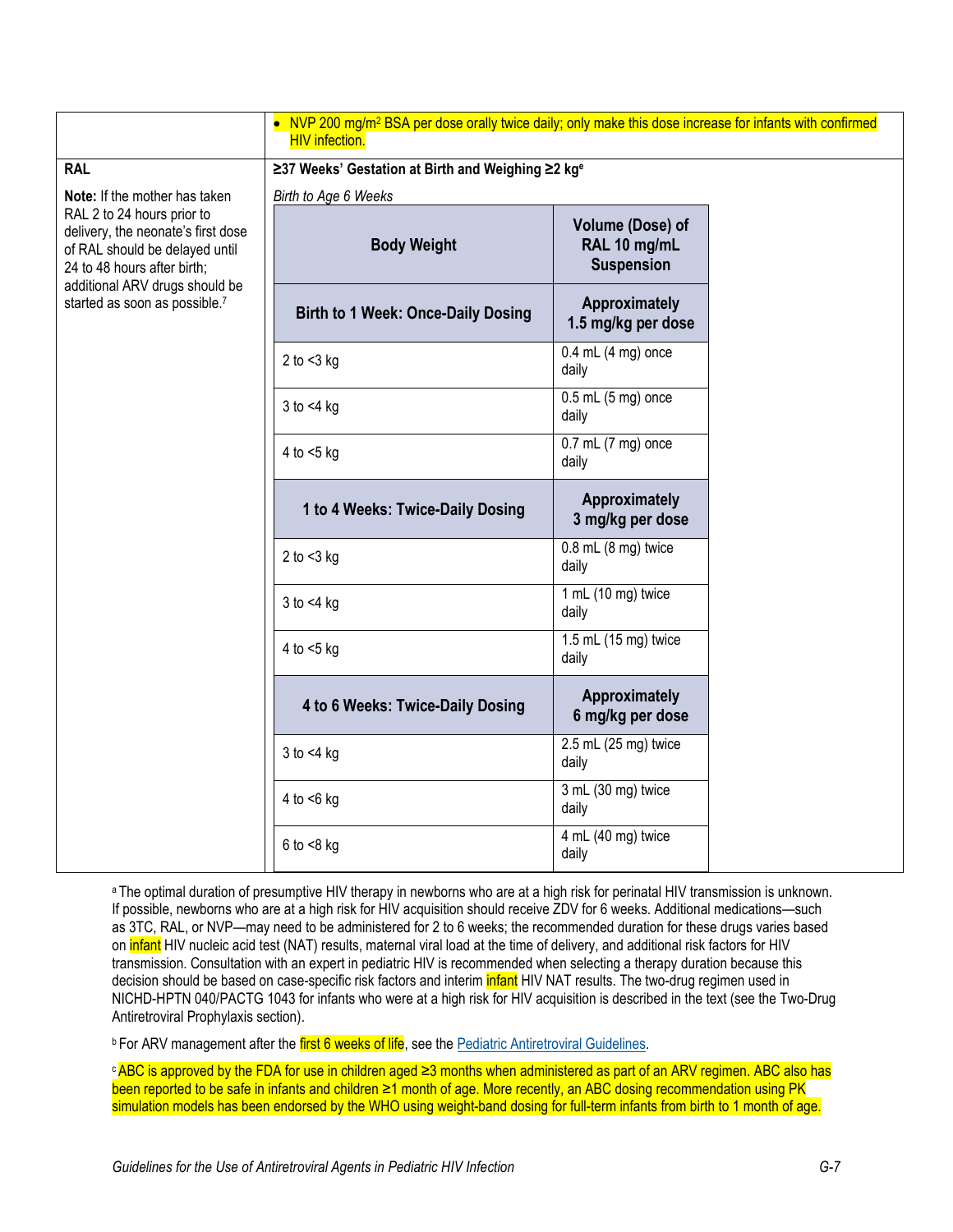See [Abacavir](https://clinicalinfo.hiv.gov/en/guidelines/pediatric-arv/abacavir?view=full) i[n Appendix A: Pediatric Antiretroviral Drug Information](https://clinicalinfo.hiv.gov/en/guidelines/pediatric-arv/overview-0?view=full) for additional information about the use of ABC between birth and 1 month of age. At this time, the Panel does not recommend ABC as part of a presumptive HIV therapy regimen. However, in situations where ZDV is not available or the infant has ZDV-associated toxicity, ABC could be considered an alternative to ZDV. This substitution should be considered in circumstances where increased risk of ZDV toxicity may exist, such as in infants with anemia or neutropenia. Because of ABC-associated hypersensitivity, negative testing for HLA-B5701 allele should be confirmed prior to administration of ABC.

d The NVP doses for infants ≥34 to <37 weeks gestation at birth and infants ≥37 weeks gestation at birth are not yet approved by the FDA. The FDA also has not approved a dose of NVP for infants aged <1 month. The doses for infants ≥32 to <34 weeks gestation at birth are based on modeling and might underestimate potential toxicity in infants of 32 to <34 weeks gestational age because the doses used to develop the model were lower than the doses now recommended. See the Two-Drug Antiretroviral Prophylaxis section in the text for prophylactic NVP dosing if using the NICHD-HPTN 040/PACTG 1043 prophylaxis regimen. See [Nevirapine](https://clinicalinfo.hiv.gov/en/guidelines/pediatric-arv/nevirapine?view=full) in [Appendix A: Pediatric Antiretroviral Drug Information](https://clinicalinfo.hiv.gov/en/guidelines/pediatric-arv/overview-0?view=full) for additional information about dosing.

e RAL dosing is increased at 1 week and 4 weeks of age because metabolism by UGT1A1 is low at birth and increases rapidly during the next 4 to 6 weeks of life. No dosing information is available for preterm infants or infants weighing <2 kg at birth. In infants with HIV infection, twice-daily RAL can be replaced with once-daily DTG at ≥ 4 weeks of age (se[e Dolutegravir](https://clinicalinfo.hiv.gov/en/guidelines/pediatric-arv/dolutegravir?view=full) and [What](https://clinicalinfo.hiv.gov/en/guidelines/pediatric-arv/regimens-recommended-initial-therapy-antiretroviral-naive-children?view=full)  [to Start](https://clinicalinfo.hiv.gov/en/guidelines/pediatric-arv/regimens-recommended-initial-therapy-antiretroviral-naive-children?view=full) in the [Pediatric Antiretroviral Guidelines\).](https://clinicalinfo.hiv.gov/en/guidelines/pediatric-arv/whats-new-guidelines?view=full)

**Key:** 3TC = lamivudine; ABC = abacavir; ARV = antiretroviral; BSA = body surface area; DTG = dolutegravir; FDA = U.S. Food and Drug Administration; IV = intravenous; NICHD-HPTN 040/PACTG 1043 = *Eunice Kennedy Shriver* National Institute of Child Health and Human Development–HIV Prevention Trials Network 040/Pediatric AIDS Clinical Trials Group 1043; NVP = nevirapine; the Panel = the Panel on Treatment of HIV During Pregnancy and Prevention of Perinatal Transmission; PK = pharmacokinetic; RAL = raltegravir; UGT = uridine diphosphate glucotransferase; WHO = World Health Organization; ZDV = zidovudine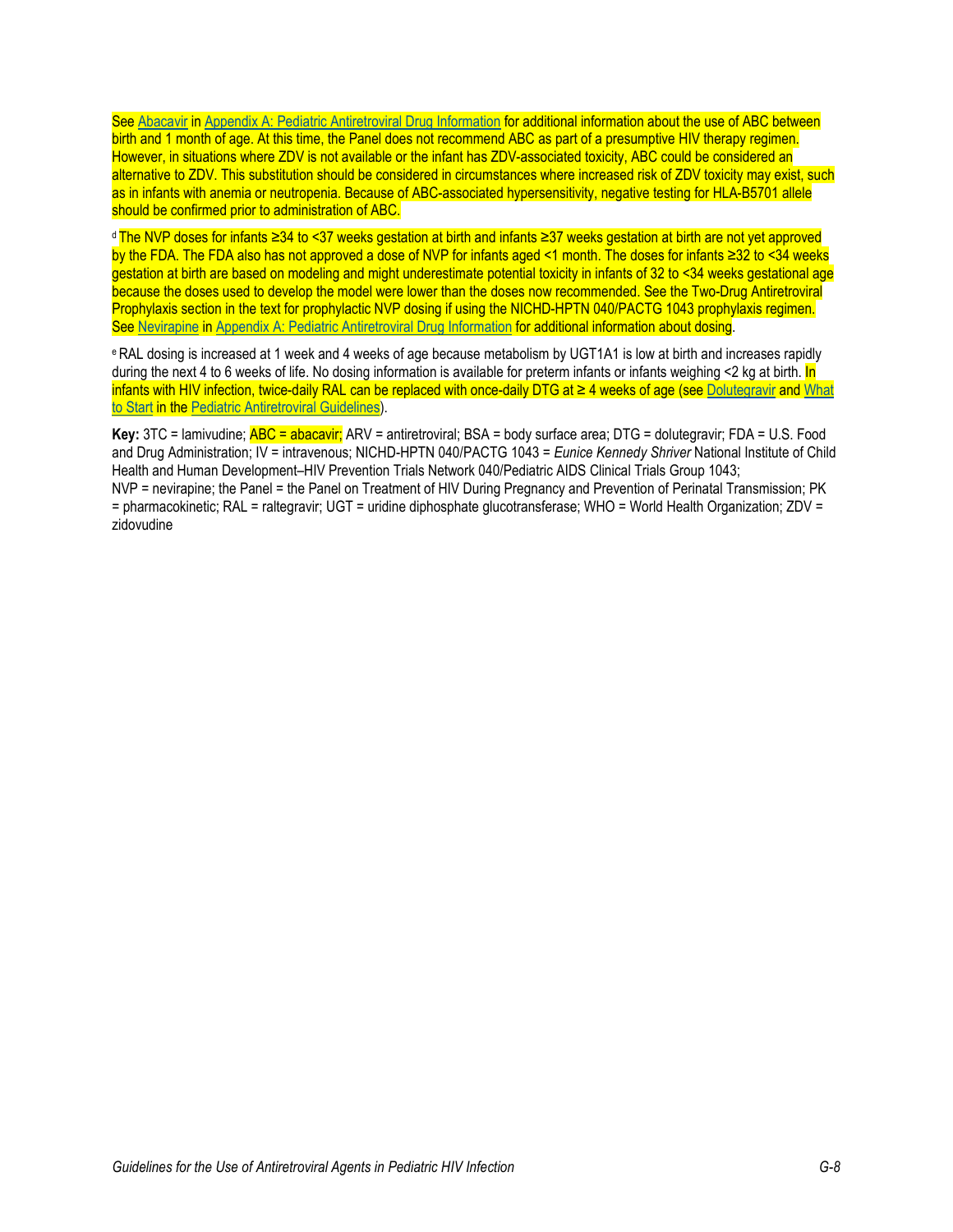## **Recommendations for Antiretroviral Drugs in Specific Clinical Situations**

In this section and Table 11, the Panel on Treatment of HIV During Pregnancy and Prevention of Perinatal Transmission (the Panel) presents available data and recommendations for management of newborns with documented HIV and newborns born to mothers who—

- Received antepartum ARV drugs and achieved effective viral suppression (defined as a confirmed HIV RNA level <50 copies/mL) within 4 weeks prior to delivery
- Are at high risk for transmitting HIV to their newborns, including mothers who
	- o Did not receive antepartum ARV drugs, *or*
	- o Received only intrapartum ARV drugs, *or*
	- o Received antepartum ARV drugs but do not have effective viral suppression (defined as a confirmed HIV RNA level <50 copies/mL) within 4 weeks prior to delivery
- Had acute or primary HIV infection during pregnancy or breastfeeding
- Have unknown HIV status
- Have known ARV drug-resistant virus

## *Newborns Born to Mothers Who Achieved Viral Suppression on Antepartum Antiretroviral Drugs*

The risk of HIV acquisition in newborns born to people who received ART during pregnancy and labor and who had undetectable viral load near or at the time of delivery is <1%. In the Pediatric AIDS Clinical Trials Group (PACTG) 076 study, ZDV alone reduced the incidence of perinatal HIV transmission by 66%, and ZDV is recommended as prophylaxis for neonates whose mothers received ART that resulted in consistent viral suppression during pregnancy.<sup>8</sup> The optimal minimum duration of neonatal ZDV prophylaxis has not been established in clinical trials. A 6-week ZDV regimen was studied in newborns in PACTG 076. However, the evidence that supports a reduced duration of ZDV prophylaxis in infants born to women who were suppressed virologically during pregnancy and at the time of delivery is mounting.<sup>9-11</sup> In the United Kingdom and many other European countries, a 2-week neonatal ZDV prophylaxis regimen is recommended for infants born to women who have a very low risk of HIV transmission. These women have been on ART for longer than 10 weeks **and** have had at least two documented maternal HIV viral loads <50 copies/mL at least 4 weeks apart **and** have viral loads <50 copies/mL at or after 36 weeks' gestation. A 4-week course of ZDV is recommended<sup>12</sup> if any of these criteria are not fulfilled but the maternal viral load is  $\leq 50$  copies/mL at or after 36 weeks' gestation. Compared with the 6-week ZDV regimen, 2 to 4 weeks on this regimen has been reported to allow earlier recovery from anemia in otherwise healthy newborns.<sup>[13,](#page-18-1)[14](#page-18-2)</sup> The Swiss Federal Office of Public Health does not recommend infant ARV prophylaxis for infants of women with regular follow-up, ART use during pregnancy, and where maternal viral load is  $\leq 50$  copies/mL, ideally sustained throughout pregnancy, but at least at the last two consecutive measurements before delivery where viral load testing is performed at least 4 weeks apart and the last viral load is measured after week 36 of pregnancy.<sup>[15](#page-18-3)</sup>

Currently, the Panel recommends a 4-week neonatal ZDV prophylaxis regimen for newborns if the mother achieved viral suppression (defined as a confirmed HIV RNA level <50 copies/mL) on ART during pregnancy within 4 weeks of delivery and maternal adherence is not of concern. Some Panel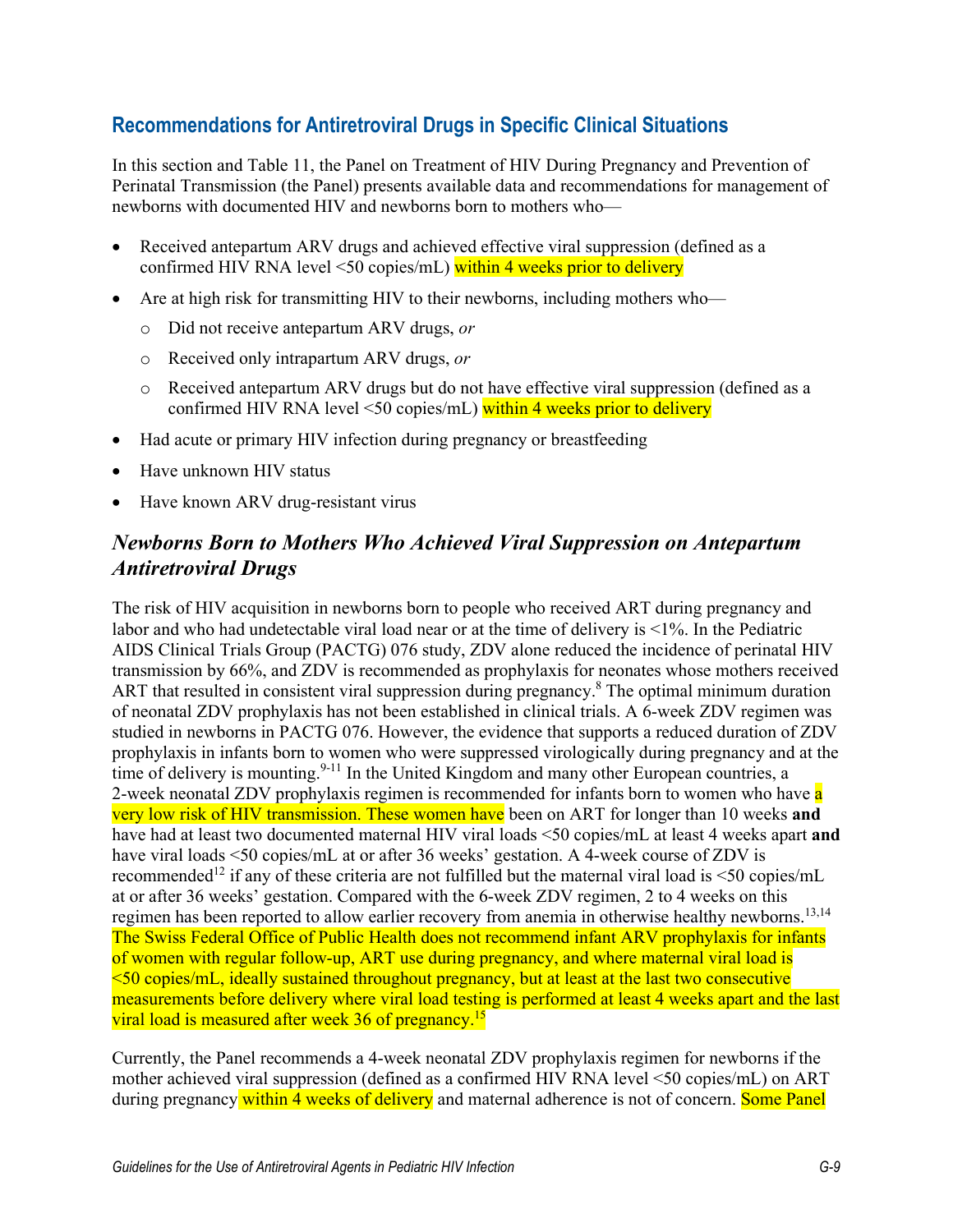members are supportive of the shorter 2-week ZDV regimen, as recommended by the British HIV Association and implemented in the United Kingdom and other European countries, in cases where there is very low risk of HIV transmission as defined above. Dosing recommendations for ZDV are available for premature newborns, and an intravenous preparation of ZDV is available. Table 12 shows recommended neonatal ZDV dosing based on gestational age and birthweight.

# *Newborns Born to Mothers Who Received No Antepartum Antiretroviral Drugs, Who Received Intrapartum Antiretroviral Drugs Only, Who Received Antiretroviral Drugs and Were Not Virally Suppressed Near Delivery, or Who Acquired HIV During Pregnancy or Breastfeeding*

The Panel recommends that all newborns born to mothers who do not have viral suppression (defined as a confirmed HIV RNA level <50 copies/mL) within 4 weeks prior to delivery, who received only intrapartum ARV drugs, or who received no ARV drugs during pregnancy are at high risk for HIV acquisition and **should receive presumptive HIV therapy**. [5,](#page-17-4)[16-21](#page-18-4) Primary or acute HIV infection during pregnancy also is associated with an increased risk of perinatal transmission of HIV. Infants born to people who acquired HIV during pregnancy **should receive presumptive HIV therapy** (see [Acute HIV Infection\)](https://clinicalinfo.hiv.gov/en/guidelines/perinatal/acute-hiv-infection). The experience with these two strategies is described below.

### **Presumptive HIV Therapy**

Early effective treatment of HIV infection in infants restricts the viral reservoir size, reduces HIV genetic variability, and modifies the immune response.<sup>22-30</sup> Because of these potential benefits of early ART, the Panel recommends a three-drug ARV presumptive HIV therapy regimen consisting of ZDV, lamivudine (3TC), and either NVP (at treatment dose) or raltegravir (RAL) for newborns at high risk of perinatal acquisition of HIV.

Although no clinical trials have compared the safety and efficacy of presumptive ART with singledrug or two-drug regimens, emerging data suggest that early presumptive HIV therapy has not been associated with serious adverse events. In the International Maternal, Pediatric, Adolescent AIDS Clinical Trials (IMPAACT) P1115, 438 neonates who were at least 34 weeks gestational age at birth and enrolled within 48 hours of birth received a presumptive HIV therapy regimen containing two nucleoside reverse transcriptase inhibitors (NRTIs) (97% received ZDV and 3TC) and NVP dosed at 6 mg/kg twice daily for term neonates ( $\geq$ 37 weeks gestational age) or 4 mg/kg twice daily for 1 week and 6 mg/kg twice daily therapy for preterm neonates  $(34 \text{ to } < 37 \text{ weeks gestational age})$ . Among the study participants, 7% reported Division of AIDS (DAIDS) Grade 3 or 4 adverse events at least possibly related to ART. These Grade 3 or 4 events included 6% with neutropenia and 1% with anemia.<sup>21</sup> The Early Infant Treatment Study in Botswana initiated ART consisting of NVP 6 mg/kg twice daily, ZDV, and 3TC at <7 days gestational age in 40 infants who were  $\geq$ 35 weeks gestational age and ≥2 kg at birth with HIV infection. Eighteen percent of these infants had Grade 3 or 4 hematologic toxicity, mostly neutropenia.<sup>[31](#page-19-2)</sup> Similar findings have been reported from other smaller studies of presumed HIV therapy or early treatment of confirmed HIV infection.<sup>[31-33](#page-19-2)</sup> In a prospective cohort in Thailand, infants who received a presumptive HIV therapy regimen that contained ZDV, 3TC, and NVP were more likely to have Grade 2 or higher anemia at 1 and 2 months of life compared with infants who received ZDV alone  $(48.5\% \text{ vs. } 32.3\%; P = 0.02)$ . However, no difference was found in the incidence of severe anemia (Grade 3) between the two groups.<sup>[34](#page-20-0)</sup> Additionally, in a Canadian study, nonspecific signs and symptoms (e.g., vomiting, diarrhea, rash, jitteriness, irritability) that were potentially attributable to medication-related adverse effects were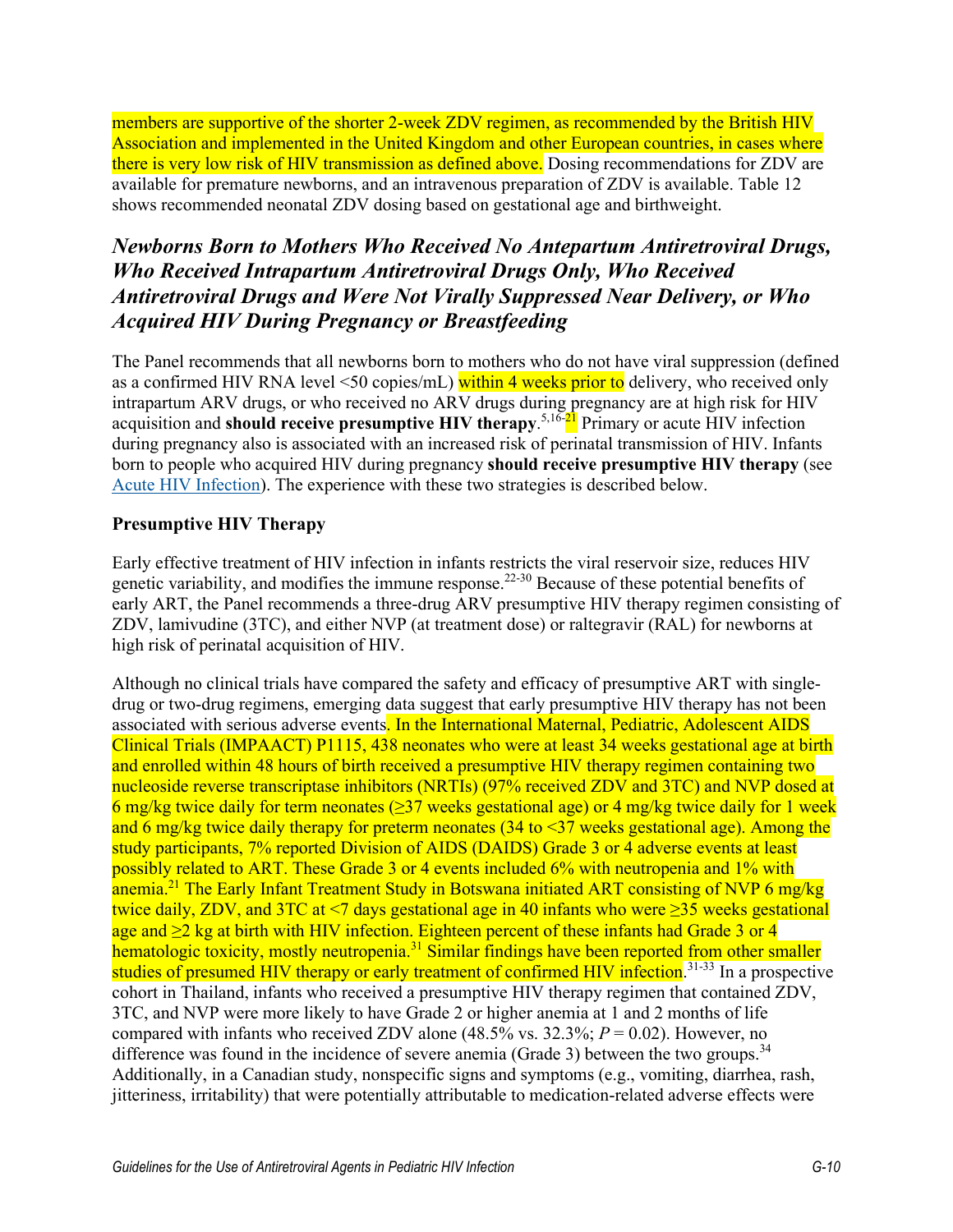reported among the newborns who received presumptive HIV therapy but not among those who received ZDV only  $(10.2\% \text{ vs. } 0\%; P \le 0.001)$ . Infants were more likely to discontinue presumptive HIV therapy prematurely than a regimen of ZDV alone  $(9.5\% \text{ vs. } 2.1\%; P = 0.01).^{33}$  $(9.5\% \text{ vs. } 2.1\%; P = 0.01).^{33}$  $(9.5\% \text{ vs. } 2.1\%; P = 0.01).^{33}$ 

The Centers for Disease Control and Prevention recommends a three-drug ARV regimen for HIVpostexposure prophylaxis following occupational and nonoccupational HIV exposure. HIV acquisition risk in these circumstances is often lower than for newborns who are at high risk for HIV acquisition[.35,](#page-20-2)[36](#page-20-3) The pharmacokinetic (PK) and safety data of presumptive HIV therapy have provided reassuring evidence for its use in the neonatal period. Although the use of NVP to prevent perinatal HIV transmission has been found to be safe in neonates and newborns of low birthweight, these prophylaxis-dose regimens target trough drug levels that are at least 10-fold lower than targeted therapeutic levels. However, recent studies of therapeutic doses of NVP and RAL have established safe doses that achieve targeted PK parameters.  $37-42$ 

At this time, if a presumptive HIV therapy regimen is required, the Panel recommends using a combination of ZDV, 3TC, and NVP (treatment dose) or ZDV, 3TC, and RAL (see Table 11 and Table 12). The optimal duration of presumptive HIV therapy in newborns at high risk of perinatal HIV transmission is unknown. Some Panel members opt to discontinue additional medications if infant birth nucleic acid test (NAT) results are negative, whereas others would continue presumptive HIV therapy for 2 to 6 weeks depending on the risk of HIV transmission. In all cases, ZDV should be continued for 6 weeks. If HIV infection is confirmed and the infant is receiving NVP, NVP should be replaced with an integrase strand transfer inhibitor or a boosted protease inhibitor. Information about selecting an agent and recommended dosing can be found in [What to Start](https://clinicalinfo.hiv.gov/en/guidelines/pediatric-arv/regimens-recommended-initial-therapy-antiretroviral-naive-children) in the Pediatric [Antiretroviral Guidelines.](https://clinicalinfo.hiv.gov/en/guidelines/pediatric-arv/whats-new-guidelines)

New dosing recommendations for abacavir (ABC) in neonates based on IMPAACT P1106 trial and two observational European and African cohorts are now available from the World Health Organization (WHO). ABC is not approved by the U.S. Food and Drug Administration (FDA) for use in neonates and infants aged <3 months. However, a 2 mg/kg per dose twice-daily dose has been modeled using PK simulation and is endorsed by WHO using weight-band dosing for full-term infants from birth through 1 month of age. Limited observational data suggested safety of ABC when initiated in neonates <1 month of age (see [Abacavir](https://clinicalinfo.hiv.gov/en/guidelines/pediatric-arv/abacavir?view=full) in the [Pediatric Antiretroviral Guidelines\)](https://clinicalinfo.hiv.gov/en/guidelines/pediatric-arv/whats-new-guidelines). At this time, the Panel does not recommend ABC as part of a presumptive HIV therapy regimen. However, in situations where ZDV is not available or the infant has ZDV-associated toxicity, ABC could be considered an alternative to ZDV. This substitution should be considered in circumstances where increased risk of ZDV toxicity may exist, such as in infants with anemia or neutropenia. It also is suggested that negative testing for HLA-B5701 allele be confirmed prior to administration of ABC. Consulting an expert in pediatric HIV is recommended when selecting a therapy duration based on case-specific risk factors and interim HIV NAT results.<sup>43-45</sup>

### **Two-Drug Antiretroviral Prophylaxis**

To date, the *Eunice Kennedy Shriver* National Institute of Child Health and Human Development– HIV Prevention Trials Network 040/Pediatric AIDS Clinical Trials Group 1043 (NICHD-HPTN 040/PACTG 1043) trial is the only randomized clinical trial of multi-ARV prophylaxis in newborns at high risk of HIV acquisition.<sup>5</sup> In this study, 1,746 formula-fed infants born to women with HIV who did not receive any ARV drugs during pregnancy were randomized to receive one of three newborn prophylaxis regimens: the standard 6-week ZDV regimen; 6 weeks of ZDV plus three doses of NVP given during the first week of life (first dose given at birth or within 48 hours of birth,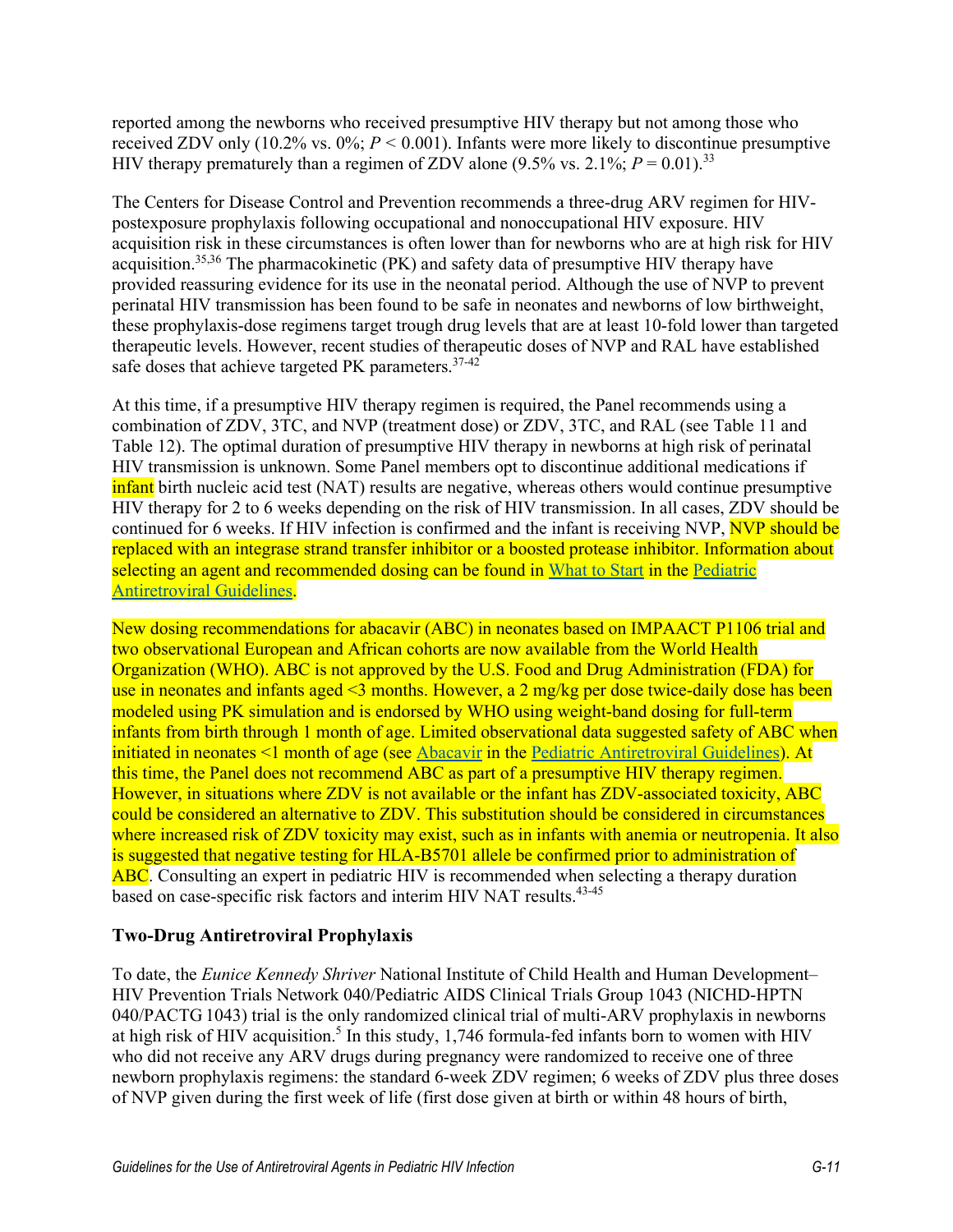second dose 48 hours after the first dose, and third dose 96 hours after the second dose); and 6 weeks of ZDV plus 2 weeks of 3TC plus nelfinavir (NFV).

Forty-one percent of the mothers received ZDV during labor. The risk of intrapartum transmission was significantly lower in the two-drug and three-drug arms (2.2% and 2.5%, respectively, vs. 4.9% for 6 weeks of ZDV alone;  $P = 0.046$  for each experimental arm vs. ZDV alone).<sup>5</sup> The NICHD-HPTN 040/PACTG 1043 regimen was associated with NRTI resistance in 3 of 53 participants (5.7%) with *in utero* infection who were treated with ZDV alone and in 6 of 33 participants (18.2%) who were treated with ZDV plus NVP ( $P > 0.05$ ). In addition, the third drug in the three-arm regimen was NFV, which has highly variable PKs in this age group and did not reach the NFV target plasma concentration in [46](#page-21-1)% of study participants.<sup>46</sup>

Although transmission rates with the two regimens were similar, neutropenia was significantly more common with the three-drug regimen than with the two-drug or ZDV-alone regimens (27.5% vs. 14.9% vs. 16.4%; *P* < 0.001 for both comparisons). For newborns who are at a high risk for HIV acquisition, the two-drug regimen used in NICHD-HPTN 040/PACTG 1043 is an option for preventing HIV transmission in infants aged ≥32 weeks' gestation with a birthweight of ≥1.5 kg. This two-drug regimen consists of 6 weeks of ZDV plus three doses of the prophylactic dose of NVP, with the NVP doses given within 48 hours of birth, 48 hours after the first dose, and 96 hours after the second dose. The prophylactic doses are NVP 12 mg per dose orally for infants weighing >2 kg and NVP 8 mg per dose orally for infants weighing 1.5 kg to 2 kg. **These are the actual doses, not the milligram per kilogram doses.** ZDV dosing is shown in Table 12.

#### **Choosing Between Presumptive HIV Therapy and Two-Drug Antiretroviral Prophylaxis**

Because a spectrum of transmission risk depends on maternal viral load and other maternal and infant factors **and** no randomized trials have compared the safety and efficacy of presumptive HIV therapy and two-drug ARV prophylaxis, experts have differing opinions about when to initiate presumptive HIV therapy and when to initiate two-drug prophylaxis. For instance, among people who received ARV drugs during pregnancy but who have a detectable viral load within 4 weeks prior to delivery, the level of maternal viremia that would prompt the use of a two-drug ARV prophylaxis regimen or presumptive HIV therapy is not definitively known.

In two large observational studies of women on combination antenatal ARV drugs, perinatal transmission rates were 0.05% and 0.3% when the mother had a viral load <50 copies/mL at delivery. Rates of transmission in these studies increased to 1.1% and 1.5 percent when viral load was 50 to 399 copies/mL and 2.8% and 4.1% when viral load was >400 copies/mL[.47,](#page-21-2)[48](#page-21-3) Although most Panel members would recommend initiating presumptive HIV therapy with any detectable level of viremia within 4 weeks prior to delivery, others may opt for a two-drug prophylaxis regimen if maternal viral load was less than 200 to 400 copies/mL. Emerging data about the lack of serious safety issues associated with presumptive HIV therapy in newborns is reassuring, even though mild-to-moderate adverse events may occur more frequently.

In summary, in scenarios where the infant is at high risk for HIV transmission, most Panel members recommend presumptive HIV therapy. In some situations, a two-drug ARV prophylaxis regimen may be considered (see Two-Drug Antiretroviral Prophylaxis in this section). Choosing between these regimens will depend on the clinician's assessment of the likelihood of HIV transmission, and a decision should be made after weighing the risks and benefits of the proposed regimen and discussing these transmission prevention strategies with the parents.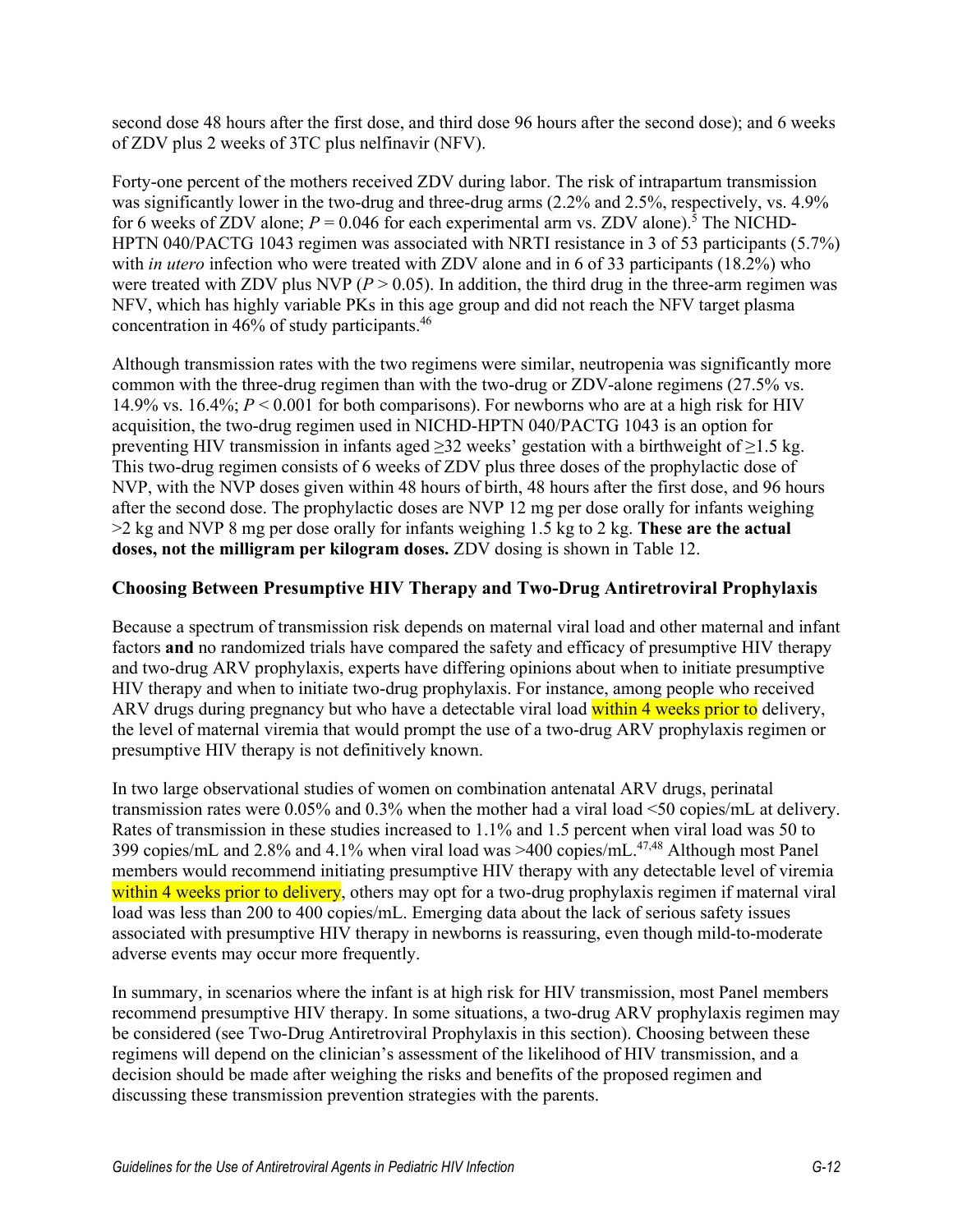Consulting an expert in pediatric HIV or the [National Perinatal HIV Hotline](http://nccc.ucsf.edu/clinician-consultation/perinatal-hiv-aids/) (1-888-448-8765) is recommended when selecting a regimen based on case-specific risk factors.

### *Newborns Born to Mothers with Unknown HIV Status Who Present in Labor*

Expedited HIV testing is recommended during labor for people with unknown HIV status; if testing is not performed during labor, it should be performed as soon as possible after birth for the mothers and/or their newborns (see [Maternal HIV Testing and Identification of Perinatal](https://clinicalinfo.hiv.gov/en/guidelines/perinatal/maternal-hiv-testing-and-identification-perinatal-hiv-exposure) HIV Exposure). Expedited test results should be available within 60 minutes. If maternal or infant expedited testing is positive, the newborn **should begin presumptive HIV therapy immediately** without waiting for the results of supplemental tests. Expedited HIV testing should be available on a 24-hour basis at all facilities with a maternity service and/or neonatal intensive care unit or special care or newborn nursery.

A positive initial test result in mothers or newborns should be presumed to indicate maternal HIV until supplemental testing clarifies maternal and newborn status. If appropriate test results for a mother (or newborn) are negative, newborn ARV drugs can be discontinued. Clinicians should be aware of their state laws because not all states allow HIV testing in infants without parental consent.

A nursing mother who is suspected of having HIV based on an initial positive antibody or antibody/antigen test result should discontinue breastfeeding immediately until HIV is confirmed or ruled out. Pumping and temporarily discarding or freezing breast milk can be recommended. If HIV is ruled out, breastfeeding can resume. If HIV is confirmed, breastfeeding should be discontinued permanently[.49](#page-21-4)

## *Newborns Born to Mothers with Antiretroviral Drug-Resistant Virus*

The optimal ARV regimen for newborns born to mothers with ARV drug-resistant virus is unknown. Although some studies have suggested that ARV drug-resistant virus may have decreased replicative capacity (reduced viral fitness) and transmissibility,<sup>[50](#page-21-5)</sup> perinatal transmission of multidrug-resistant virus does occur[.51-56](#page-21-6) Whether resistant virus in the mother increases the antepartum/intrapartum risk of HIV acquisition by the infant also is unknown. A recently reported secondary analysis of data from the NICHD-HPTN 040/PACTG 1043 study demonstrated that the risk of perinatal transmission was not related to the presence of drug resistance mutations in mothers who had not received ARV drugs before the start of the study (adjusted odds ratio 0.8; 95% confidence interval,  $0.4-1.5$ ).<sup>56</sup> Maraviroc (MVC) was approved recently for infants  $\geq 2$  kg and may provide an additional treatment option for newborns of mothers carrying multidrug-resistant HIV-1 that remains CCR5-trophic.<sup>[57](#page-22-1)</sup> However, the lack of data about MVC as prophylaxis or treatment in infants and the risk of drug interactions will limit its role for routine use in neonates. The ARV regimen for newborns born to mothers with known or suspected drug resistance should be determined in consultation with a pediatric HIV specialist before delivery or through consultation via the [National Perinatal HIV](http://nccc.ucsf.edu/clinician-consultation/perinatal-hiv-aids/)  [Hotline](http://nccc.ucsf.edu/clinician-consultation/perinatal-hiv-aids/) (1-888-448-8765). Additionally, no evidence exists that shows that neonatal prophylaxis regimens customized based on presence of maternal drug resistance are more effective than standard neonatal prophylaxis regimens.

## *Newborns with HIV Infection*

Until recently, neonatal ARV regimens were designed for prophylaxis against perinatal HIV transmission and were intended to be as simple as possible for practical use. There was little reason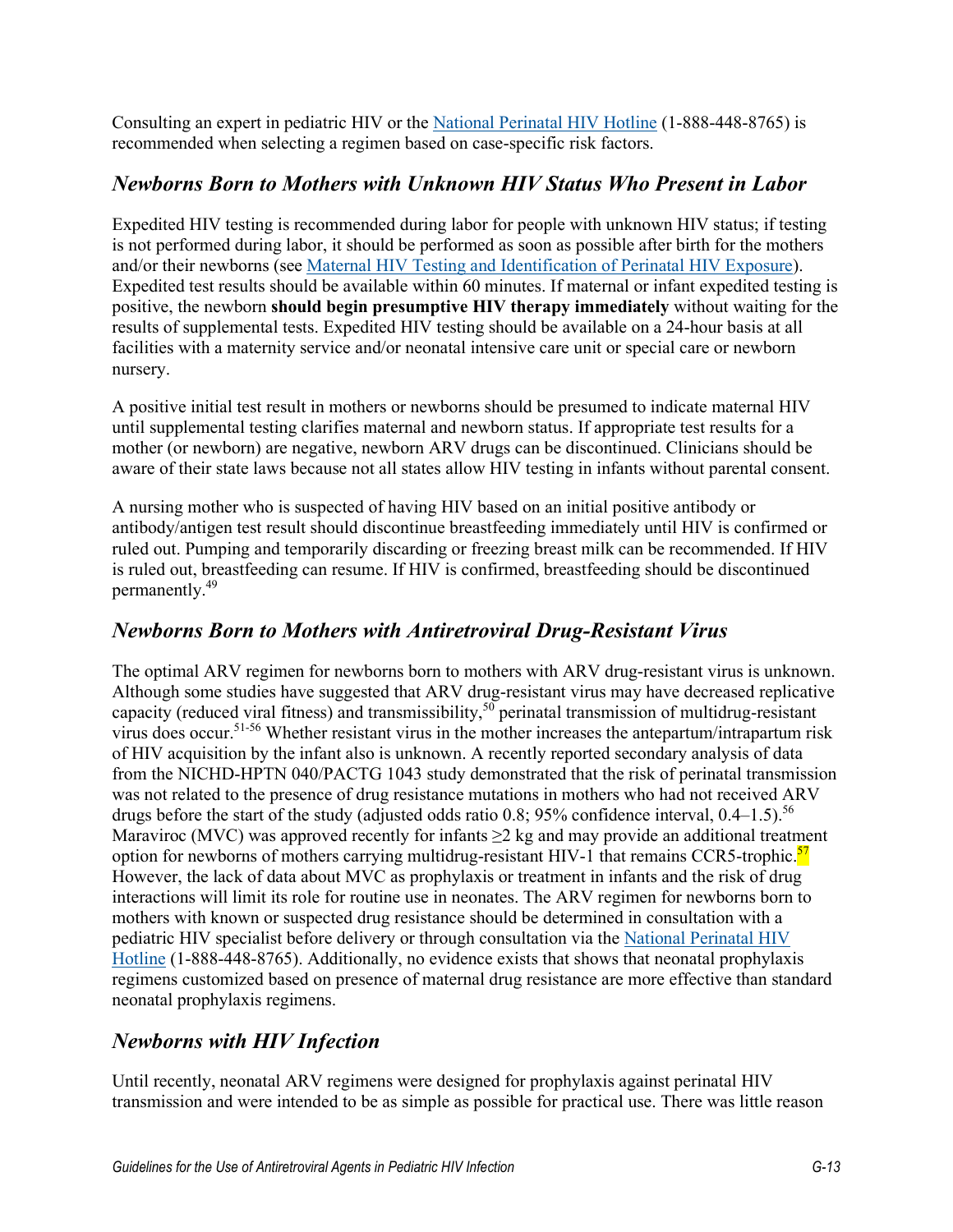to develop ARV regimens for the treatment of neonates because the long turnaround times to receive HIV NAT results meant that neonatal infections, in general, were not diagnosed during the first weeks of life. HIV NAT results are now available within a few days, and HIV in newborns is being diagnosed as early as the first days of life in many centers. A positive HIV NAT must be repeated to confirm HIV. However, ART initiation should not be delayed while waiting for the results of the confirmatory HIV NAT, given the low likelihood of a false-positive HIV NAT. A confirmatory specimen should be obtained prior to ART initiation. To date, evidence that early treatment (before age 2 weeks) will lead conclusively to prolonged remission or better outcomes in newborns with HIV is lacking.

Information regarding the safety of early treatment of HIV in newborns has been reported from two studies. In the IMPAACT P1115 study, 54 infants with HIV began presumptive HIV therapy between 0.4 and 40 hours of life. Grade 3 or 4 related events—most of which were hematologic— occurred in 22 of 54 infants (41%) through 52 weeks of the study.<sup>[58](#page-22-2)</sup> Forty infants with HIV in Botswana began treatment with NVP plus ZDV plus 3TC at a median age of 2 days (range 1–5 days) and transitioned to lopiniavir/ritonavir (LPV/r) plus ZDV plus 3TC at approximately 2 weeks of age. These infants had minimal toxicity during the first 12 weeks of treatment. Only one instance of Grade 3 neutropenia was reported, and no instances of Grade 3 or 4 anemia were reported.<sup>[31](#page-19-2)</sup>

Earlier diagnosis of HIV in newborns and the increasing use of presumptive HIV therapy in newborns at high risk for HIV acquisition have necessitated the investigation of dosing and the safety of ARV drugs in term and preterm newborns. Although data are still incomplete, especially for preterm newborns, PK and safety profiles of ARV drugs are increasingly available. As already noted, the recommended neonatal ARV doses for prophylaxis and for treatment are the same, with the important exception of [NVP](https://clinicalinfo.hiv.gov/en/guidelines/pediatric-arv/nevirapine) (see the [Pediatric Antiretroviral Guidelines\)](https://clinicalinfo.hiv.gov/en/guidelines/pediatric-arv/whats-new-guidelines).

Sufficient data exist to provide dosing recommendations for the treatment of HIV in neonates using the following medications (see the [Pediatric Antiretroviral Guidelines\)](https://clinicalinfo.hiv.gov/en/guidelines/pediatric-arv/whats-new-guidelines):

- From birth in term and preterm newborns: [ZDV,](https://clinicalinfo.hiv.gov/en/guidelines/pediatric-arv/zidovudine) [3TC,](https://clinicalinfo.hiv.gov/en/guidelines/pediatric-arv/lamivudine) [NVP](https://clinicalinfo.hiv.gov/en/guidelines/pediatric-arv/nevirapine)
- From birth in term newborns: [emtricitabine,](https://clinicalinfo.hiv.gov/en/guidelines/pediatric-arv/emtricitabine) [RAL,](https://clinicalinfo.hiv.gov/en/guidelines/pediatric-arv/raltegravir?view=full) [MVC,](https://clinicalinfo.hiv.gov/en/guidelines/pediatric-arv/maraviroc?view=full) [ABC](https://clinicalinfo.hiv.gov/en/guidelines/pediatric-arv/abacavir?view=full)
- From age 2 weeks in term newborns: [LPV/r](https://clinicalinfo.hiv.gov/en/guidelines/pediatric-arv/lopinavirritonavir?view=full)
- From age 4 weeks in term newborns: [DTG](https://clinicalinfo.hiv.gov/en/guidelines/pediatric-arv/dolutegravir?view=full)

Dosing recommendations for **premature** newborns are available for ZDV, 3TC, and NVP only. Neonatal dosing advice—including dosing advice for premature newborns—is summarized in Table 12. For more detailed information about neonatal dosing recommendations and considerations when using these drugs, please see the [Pediatric Antiretroviral Guidelines.](https://clinicalinfo.hiv.gov/en/guidelines/pediatric-arv/whats-new-guidelines) Consultation with an expert in pediatric HIV is recommended to assist with management of infants born at <32 weeks gestation.

# *Newborns of Mothers Who Receive an HIV Diagnosis While Breastfeeding*

People with suspected HIV (e.g., a positive initial screening test) should discontinue breastfeeding immediately until HIV is ruled out. Pumping and temporarily discarding or freezing breast milk can be recommended to mothers who are suspected of having HIV but whose HIV serostatus is not yet confirmed and who want to continue to breastfeed. If HIV is ruled out, breastfeeding can resume. Breastfeeding **is not recommended** for people with confirmed HIV in the United States, including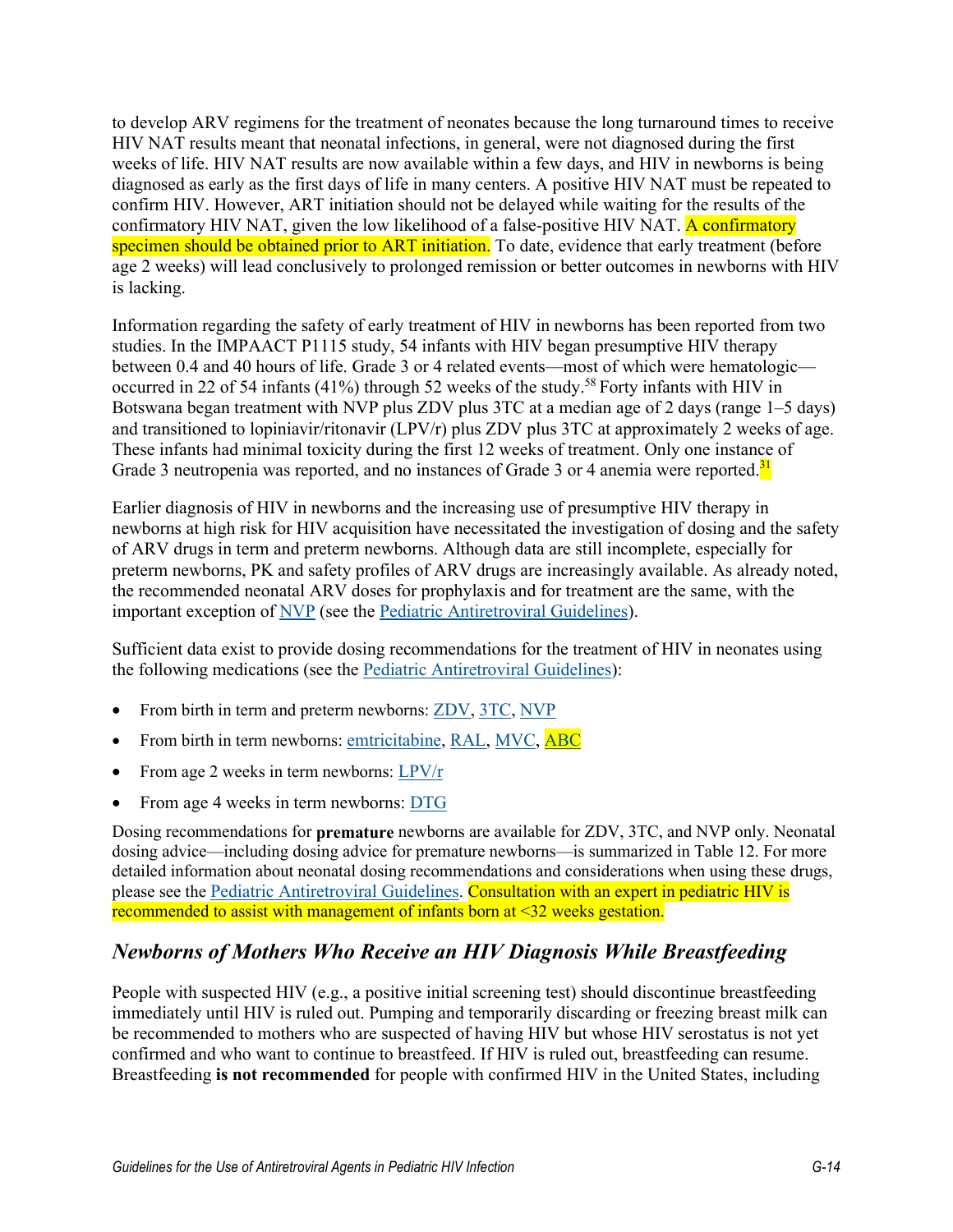those receiving ART (see [Counseling and Managing Individuals](https://clinicalinfo.hiv.gov/en/guidelines/perinatal/counseling-and-managing-women-living-hiv-united-states-who-desire-breastfeed) with HIV in the United States Who [Desire to Breastfeed\)](https://clinicalinfo.hiv.gov/en/guidelines/perinatal/counseling-and-managing-women-living-hiv-united-states-who-desire-breastfeed).<sup>[59](#page-22-3)</sup>

The risk of HIV acquisition associated with breastfeeding depends on multiple newborn and maternal factors, including maternal viral load and CD4 T lymphocyte (CD4) cell count.<sup>[60](#page-22-4)</sup> Newborns of people who develop acute HIV while breastfeeding are at greater risk of acquiring HIV than those whose mothers have chronic HIV infection<sup>61</sup> because acute HIV infection is accompanied by a rapid increase in viral load and a corresponding decrease in CD4 count.<sup>[62](#page-22-6)</sup>

Other than discontinuing breastfeeding, optimal strategies for managing a newborn who was breastfed by a mother with HIV (often because the mother just learned of her own HIV diagnosis) have yet to be defined. Some Panel members would consider the use of postexposure prophylaxis in newborns for 4 to 6 weeks after cessation of breastfeeding. Postexposure prophylaxis, however, is less likely to be effective in this circumstance than with other nonoccupational exposures because the exposure to breast milk is likely to have occurred over a prolonged period rather than during a single exposure to the virus. [63](#page-22-7)

Several studies of newborns who were breastfed by women with chronic HIV infection in lowresource settings have shown that a newborn's daily regimen of NVP, 3TC, LPV/r, or NVP plus ZDV can reduce the risk of postnatal infection during breastfeeding.<sup>64-68</sup> See Counseling and Managing Individuals [with HIV in the United States Who Desire](https://clinicalinfo.hiv.gov/en/guidelines/perinatal/counseling-and-managing-women-living-hiv-united-states-who-desire-breastfeed?view=full) to Breastfeed for additional information. No trials have evaluated the use of multidrug regimens to prevent transmission after cessation of breastfeeding in mothers with acute HIV infection.

Given the higher risk of postnatal transmission from a person with acute HIV infection who is breastfeeding, an alternative approach favored by some Panel members is to offer presumptive HIV therapy until the infant's HIV status can be determined. If the infant's initial HIV NAT is negative, the optimal duration of presumptive HIV therapy is unknown. A 28-day course may be reasonable based on current recommendations for nonoccupational HIV exposure.<sup>[63](#page-22-7)</sup> When making decisions about ARV management, clinicians should consult a pediatric HIV specialist and counsel the parents on the potential risks and benefits of a particular treatment strategy. The [National Perinatal HIV](http://nccc.ucsf.edu/clinician-consultation/perinatal-hiv-aids/)  [Hotline](http://nccc.ucsf.edu/clinician-consultation/perinatal-hiv-aids/) (1-888-448-8765) can provide referrals to local or regional pediatric HIV specialists.

Newborns exposed to HIV during breastfeeding should be tested for HIV infection prior to initiating presumptive HIV therapy, as well as 4 to 6 weeks and 4 to 6 months after diagnosis of maternal HIV infection and cessation of breastfeeding. An additional virologic test should be performed 2 to 4 weeks after discontinuing presumptive HIV therapy (see Diagnosis [of HIV Infection in Infants and](https://clinicalinfo.hiv.gov/en/guidelines/perinatal/diagnosis-hiv-infection-infants-and-children)  [Children\)](https://clinicalinfo.hiv.gov/en/guidelines/perinatal/diagnosis-hiv-infection-infants-and-children). If an HIV-exposed newborn is already receiving an ARV prophylaxis regimen other than presumptive HIV therapy and is found to have HIV, prophylaxis should be discontinued and treatment for HIV should be initiated. Resistance testing should be performed, and the ART should be modified if needed (see the [Pediatric Antiretroviral Guidelines\)](https://clinicalinfo.hiv.gov/en/guidelines/pediatric-arv/whats-new-guidelines).

# *Short-Term Antiretroviral Drug Safety*

Newborn prophylaxis with ZDV has been associated with only minimal toxicity, primarily transient hematologic toxicity (mainly anemia), which generally resolves by age 12 weeks (see [Initial](https://clinicalinfo.hiv.gov/en/guidelines/perinatal/initial-postnatal-management-neonate-exposed-hiv)  Postnatal Management [of the Neonate Exposed to HIV\)](https://clinicalinfo.hiv.gov/en/guidelines/perinatal/initial-postnatal-management-neonate-exposed-hiv). Data on toxicities in newborns who were exposed to multiple ARV drugs are limited.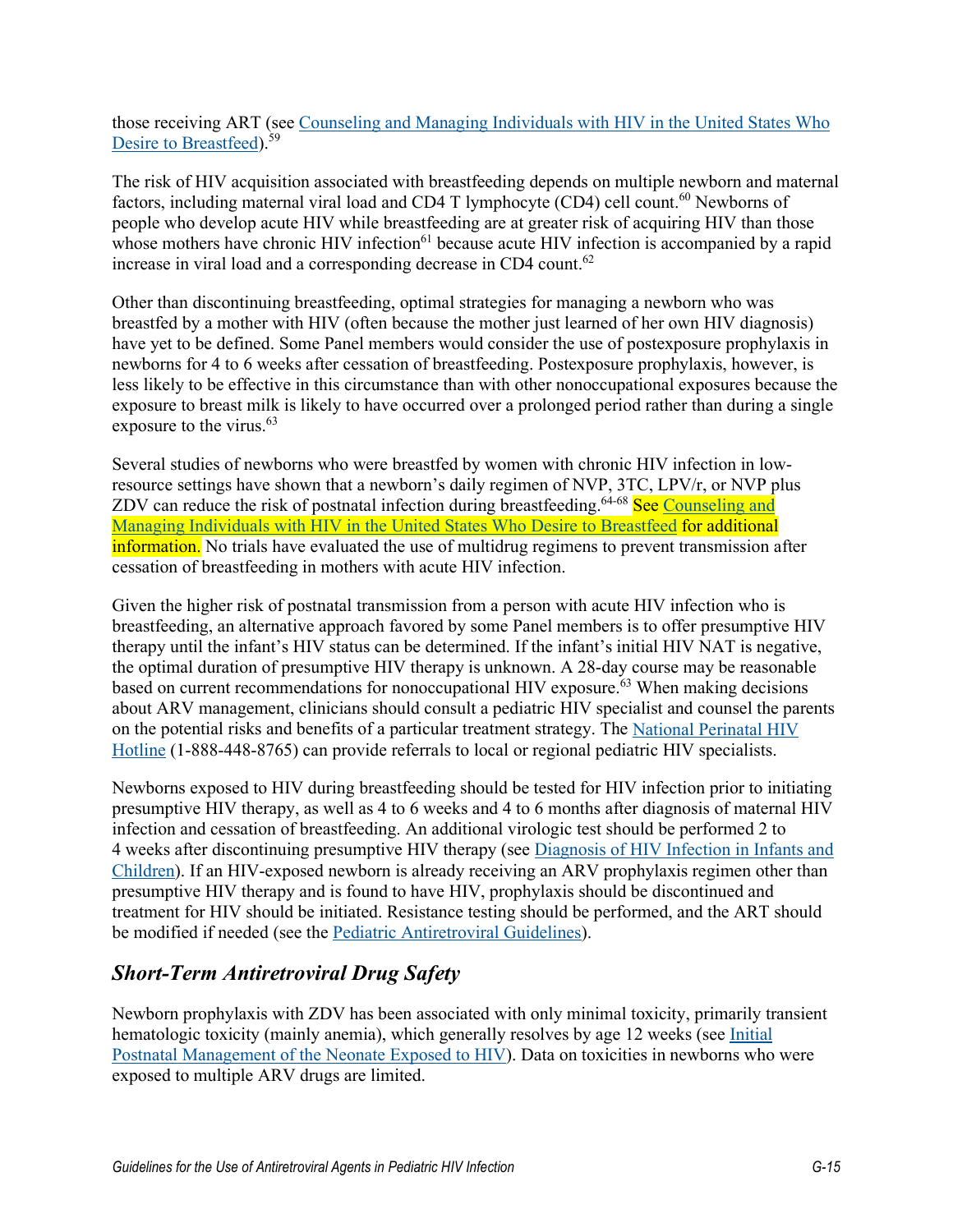Other than ZDV, 3TC is the NRTI with the most clinical experience for neonatal prophylaxis. In early studies, neonatal exposure to combination ZDV/3TC therapy was limited, in general, to 1 week<sup>19,[69,](#page-23-0)[70](#page-23-1)</sup> or 2 weeks.<sup>5</sup> Six weeks of ZDV/3TC exposure in newborns also has been reported. These studies suggest that hematologic toxicity may be greater with ZDV/3TC than with ZDV alone, although the newborns in these studies also had *in utero* exposure to maternal HIV therapy that may have contributed to the toxicity.

In a French study, more cases of severe anemia and neutropenia were observed in newborns who were exposed to 6 weeks of ZDV/3TC prophylaxis plus maternal antepartum ZDV/3TC than in a historical cohort of newborns who were exposed only to maternal and newborn ZDV. Anemia was reported in 15% of newborns, and neutropenia was reported in 18% of newborns who were exposed to ZDV/3TC, with 2% of newborns requiring blood transfusion and 4% requiring treatment discontinuation for toxicity[.71](#page-23-2) Similarly, in a Brazilian study of maternal antepartum ZDV/3TC and 6-week newborn ZDV/3TC prophylaxis, neonatal hematologic toxicity was common, with anemia seen in 69% and neutropenia seen in 13% of newborns.<sup>[72](#page-23-3)</sup>

Recent data from the IMPAACT P1106 trial and two observational European and African cohorts provided reassuring data on the safety of ABC in infants when initiated at  $\leq$ 3 months of age, including infants with weight <3 kg.<sup>73-75</sup> See the [Abacavir](https://clinicalinfo.hiv.gov/en/guidelines/pediatric-arv/abacavir?view=full) section of the Pediatric Antiretroviral [Guidelines](https://clinicalinfo.hiv.gov/en/guidelines/pediatric-arv/whats-new-guidelines?view=full) for additional information. At this time, the Panel suggests using ABC as an alternative to ZDV in certain situations and after negative HLA-B5701 allele testing.

Experience with other NRTI drugs for neonatal prophylaxis is more limited.<sup>76,[77](#page-24-0)</sup> Hematologic and mitochondrial toxicity may be more common with exposure to multiple NRTI drugs than with exposure to a single NRTI.<sup>[71,](#page-23-2)[78-81](#page-24-1)</sup>

In rare cases, chronic multiple-dose NVP prophylaxis in pregnant women has been associated with severe and potentially life-threatening rash and hepatic toxicity.<sup>82</sup> These toxicities have not been observed in newborns receiving prophylactic dosing with single-dose NVP or the two-drug ZDV regimen plus three doses of NVP in the first week of life used in NICHD-HPTN 040/PACTG 1043 or in breastfeeding newborns receiving NVP prophylaxis daily for 6 weeks to 18 months to prevent transmission of HIV via breast milk.<sup>5,[64-66](#page-22-8)[,68,](#page-23-6)[83](#page-24-3)</sup>

The FDA approved infant dosing of RAL for term neonates aged ≥37 weeks' gestation at birth and weighing  $\geq 2$  kg. Dosing information for RAL is not available for preterm or low-birthweight infants. PK modeling studies in infants with birthweight <2.5 kg with gestational age at birth ranging from 32.7 to 40 weeks suggests that prematurity reduces RAL clearance, and a modified dosing regimen may be needed to avoid elevated plasma RAL concentrations.<sup>[84](#page-24-4)</sup> Infant RAL dosing needs to be increased at 1 week and 4 weeks of age. RAL is metabolized by uridine diphosphate glucuronosyltransferase (UGT) 1A1, the same enzyme responsible for the elimination of bilirubin. UGT enzyme activity is low at birth, and RAL elimination is prolonged in neonates. In addition, bilirubin and RAL may compete for albumin binding sites, and extremely elevated neonatal plasma RAL concentrations could pose a risk of kernicterus.<sup>[40](#page-20-5)</sup> IMPAACT P1110 is a Phase 1, multicenter trial that enrolled full-term neonates who were exposed to HIV and who were at risk for acquiring perinatal HIV-1 infection, with or without *in utero* RAL exposure. Daily RAL was safe and well tolerated during the first 6 weeks of life. Infants were treated for ≤6 weeks from birth and followed for 24 weeks. Only one episode of Grade 4 neutropenia, possibly related to RAL, was reported. Among infants with RAL exposure (infants whose mothers received RAL within 2 to 24 hours before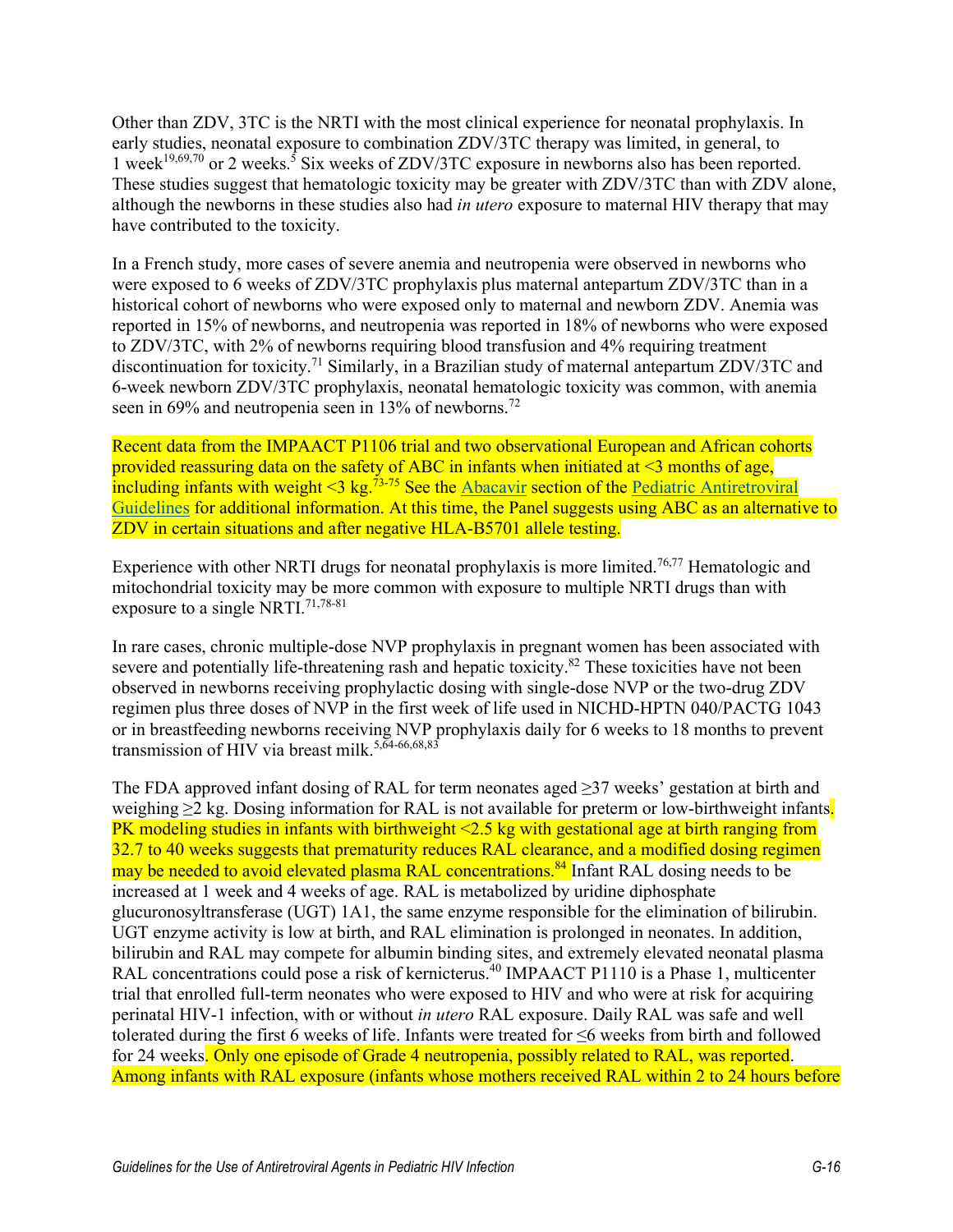delivery), the first dose of RAL should be delayed for 24 to 48 hours after birth<mark>.<sup>[85](#page-24-5)</sup></mark> See the <u>Raltegravir</u> section of the [Pediatric Antiretroviral Guidelines](https://clinicalinfo.hiv.gov/en/guidelines/pediatric-arv/whats-new-guidelines?view=full) for additional information.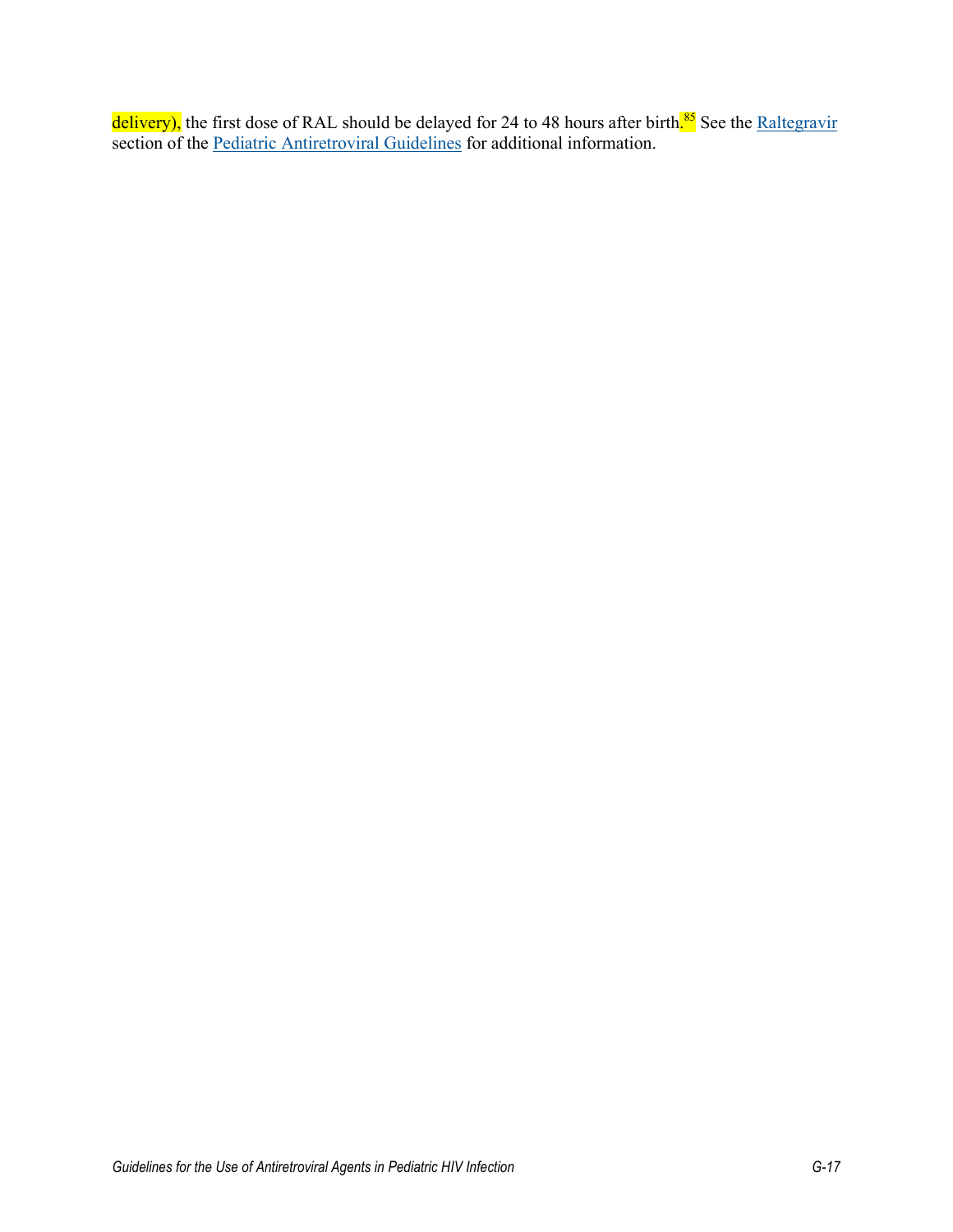### **References**

- <span id="page-17-0"></span>1. Wade NA, Birkhead GS, Warren BL, et al. Abbreviated regimens of zidovudine prophylaxis and perinatal transmission of the human immunodeficiency virus. *N Engl J Med*. 1998;339(20):1409-1414. Available at: [http://www.ncbi.nlm.nih.gov/pubmed/9811915.](http://www.ncbi.nlm.nih.gov/pubmed/9811915)
- 2. Van Rompay KK, Otsyula MG, Marthas ML, Miller CJ, McChesney MB, Pedersen NC. Immediate zidovudine treatment protects simian immunodeficiency virus-infected newborn macaques against rapid onset of AIDS. *Antimicrob Agents Chemother*. 1995;39(1):125-131. Available at: [http://www.ncbi.nlm.nih.gov/pubmed/7695293.](http://www.ncbi.nlm.nih.gov/pubmed/7695293)
- 3. Tsai CC, Follis KE, Sabo A, et al. Prevention of SIV infection in macaques by (R)-9-(2 phosphonylmethoxypropyl)adenine. *Science*. 1995;270(5239):1197-1199. Available at: [http://www.ncbi.nlm.nih.gov/pubmed/7502044.](http://www.ncbi.nlm.nih.gov/pubmed/7502044)
- 4. Bottiger D, Johansson NG, Samuelsson B, et al. Prevention of simian immunodeficiency virus, SIVsm, or HIV-2 infection in cynomolgus monkeys by pre- and postexposure administration of BEA-005. *AIDS*. 1997;11(2):157-162. Available at: [http://www.ncbi.nlm.nih.gov/pubmed/9030361.](http://www.ncbi.nlm.nih.gov/pubmed/9030361)
- <span id="page-17-4"></span>5. Nielsen-Saines K, Watts DH, Veloso VG, et al. Three postpartum antiretroviral regimens to prevent intrapartum HIV infection. *N Engl J Med*. 2012;366(25):2368-2379. Available at: [http://www.ncbi.nlm.nih.gov/pubmed/22716975.](http://www.ncbi.nlm.nih.gov/pubmed/22716975)
- 6. Dunn DT, Brandt CD, Krivine A, et al. The sensitivity of HIV-1 DNA polymerase chain reaction in the neonatal period and the relative contributions of intra-uterine and intra-partum transmission. *AIDS*. 1995;9(9):F7-11. Available at: [http://www.ncbi.nlm.nih.gov/pubmed/8527070.](http://www.ncbi.nlm.nih.gov/pubmed/8527070)
- <span id="page-17-1"></span>7. Lommerse J, Clarke D, Kerbusch T, et al. Maternal-neonatal raltegravir population pharmacokinetics modeling: implications for initial neonatal dosing. *CPT Pharmacometrics Syst Pharmacol*. 2019;8(9):643-653. Available at: [https://www.ncbi.nlm.nih.gov/pubmed/31215170.](https://www.ncbi.nlm.nih.gov/pubmed/31215170)
- <span id="page-17-2"></span>8. Connor EM, Sperling RS, Gelber R, et al. Reduction of maternal-infant transmission of human immunodeficiency virus type 1 with zidovudine treatment. Pediatric AIDS Clinical Trials Group Protocol 076 Study Group. *N Engl J Med*. 1994;331(18):1173-1180. Available at: [https://www.ncbi.nlm.nih.gov/pubmed/7935654.](https://www.ncbi.nlm.nih.gov/pubmed/7935654)
- <span id="page-17-3"></span>9. de Ruiter A, Mercey D, Anderson J, et al. British HIV association and children's HIV association guidelines for the management of HIV infection in pregnant women 2008. *HIV Med*. 2008;9(7):452-502. Available at: [http://www.ncbi.nlm.nih.gov/pubmed/18840151.](http://www.ncbi.nlm.nih.gov/pubmed/18840151)
- 10. Ferguson W, Goode M, Walsh A, Gavin P, Butler K. Evaluation of 4 weeks' neonatal antiretroviral prophylaxis as a component of a prevention of mother-to-child transmission program in a resource-rich setting. *Pediatr Infect Dis J*. 2011;30(5):408-412. Available at: [http://www.ncbi.nlm.nih.gov/pubmed/21266939.](http://www.ncbi.nlm.nih.gov/pubmed/21266939)
- 11. Neubert J, Pfeffer M, Borkhardt A, et al. Risk adapted transmission prophylaxis to prevent vertical HIV-1 transmission: effectiveness and safety of an abbreviated regimen of postnatal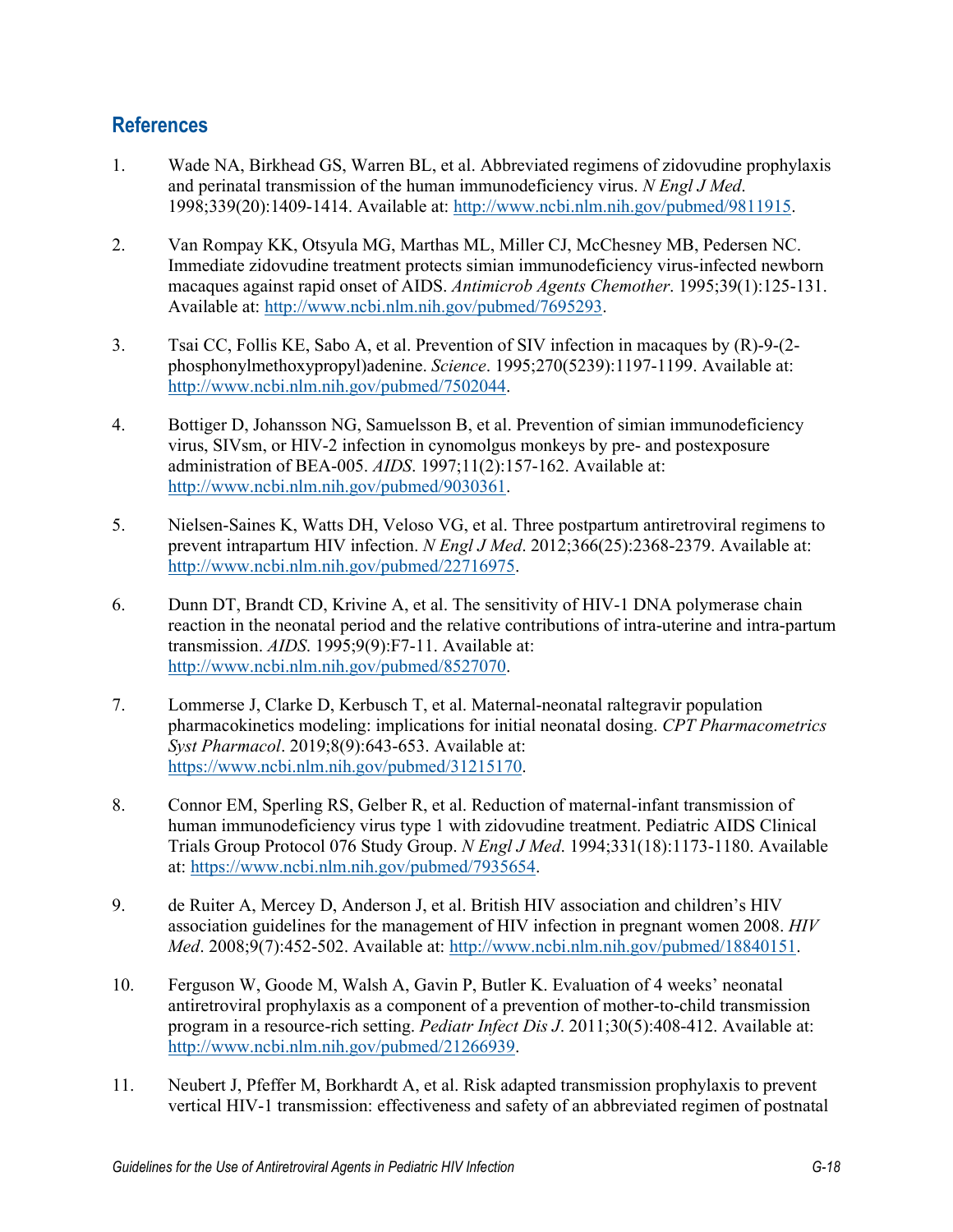oral zidovudine. *BMC Pregnancy Childbirth*. 2013;13:22. Available at: [http://www.ncbi.nlm.nih.gov/pubmed/23347580.](http://www.ncbi.nlm.nih.gov/pubmed/23347580)

- <span id="page-18-0"></span>12. British HIV Association. British HIV Association guidelines for the management of HIV in pregnancy and postpartum 2018 (2020 third interim update). 2020. Available at: [https://www.bhiva.org/file/5f1aab1ab9aba/BHIVA-Pregnancy-guidelines-2020-3rd-interim](https://www.bhiva.org/file/5f1aab1ab9aba/BHIVA-Pregnancy-guidelines-2020-3rd-interim-update.pdf)[update.pdf](https://www.bhiva.org/file/5f1aab1ab9aba/BHIVA-Pregnancy-guidelines-2020-3rd-interim-update.pdf)
- <span id="page-18-1"></span>13. Lahoz R, Noguera A, Rovira N, et al. Antiretroviral-related hematologic short-term toxicity in healthy infants: implications of the new neonatal 4-week zidovudine regimen. *Pediatr Infect Dis J*. 2010;29(4):376-379. Available at: [http://www.ncbi.nlm.nih.gov/pubmed/19949355.](http://www.ncbi.nlm.nih.gov/pubmed/19949355)
- <span id="page-18-2"></span>14. Nguyen TTT, Kobbe R, Schulze-Sturm U, et al. Reducing hematologic toxicity with short course postexposure prophylaxis with zidovudine for HIV-1 exposed infants with low transmission risk. *Pediatr Infect Dis J*. 2019;38(7):727-730. Available at: [https://www.ncbi.nlm.nih.gov/pubmed/31033907.](https://www.ncbi.nlm.nih.gov/pubmed/31033907)
- <span id="page-18-3"></span>15. Swiss Federal Office of Public Health. Recommendations of the Swiss Federal Commission for Sexual Health (FCHS) for medical care of HIV-infected women and their offspring. 2018. Available at: [https://www.bag.admin.ch/dam/bag/en/dokumente/mt/p-und-p/richtlinien](https://www.bag.admin.ch/dam/bag/en/dokumente/mt/p-und-p/richtlinien-empfehlungen/fcsh-mtct-hiv.pdf.download.pdf/fcsh-mtct-hiv.pdf)[empfehlungen/fcsh-mtct-hiv.pdf.download.pdf/fcsh-mtct-hiv.pdf.](https://www.bag.admin.ch/dam/bag/en/dokumente/mt/p-und-p/richtlinien-empfehlungen/fcsh-mtct-hiv.pdf.download.pdf/fcsh-mtct-hiv.pdf)
- <span id="page-18-4"></span>16. Mofenson LM, Lambert JS, Stiehm ER, et al. Risk factors for perinatal transmission of human immunodeficiency virus type 1 in women treated with zidovudine. Pediatric AIDS Clinical Trials Group Study 185 Team. *N Engl J Med*. 1999;341(6):385-393. Available at: [http://www.ncbi.nlm.nih.gov/pubmed/10432323.](http://www.ncbi.nlm.nih.gov/pubmed/10432323)
- 17. Garcia PM, Kalish LA, Pitt J, et al. Maternal levels of plasma human immunodeficiency virus type 1 RNA and the risk of perinatal transmission. Women and Infants Transmission Study Group. *N Engl J Med*. 1999;341(6):394-402. Available at: [http://www.ncbi.nlm.nih.gov/pubmed/10432324.](http://www.ncbi.nlm.nih.gov/pubmed/10432324)
- 18. Cooper ER, Charurat M, Mofenson L, et al. Combination antiretroviral strategies for the treatment of pregnant HIV-1-infected women and prevention of perinatal HIV-1 transmission. *J Acquir Immune Defic Syndr*. 2002;29(5):484-494. Available at: [http://www.ncbi.nlm.nih.gov/pubmed/11981365.](http://www.ncbi.nlm.nih.gov/pubmed/11981365)
- <span id="page-18-5"></span>19. Petra Study Team. Efficacy of three short-course regimens of zidovudine and lamivudine in preventing early and late transmission of HIV-1 from mother to child in Tanzania, South Africa, and Uganda (Petra study): a randomised, double-blind, placebo-controlled trial. *Lancet*. 2002;359(9313):1178-1186. Available at: [http://www.ncbi.nlm.nih.gov/pubmed/11955535.](http://www.ncbi.nlm.nih.gov/pubmed/11955535)
- 20. Lallemant M, Jourdain G, Le Coeur S, et al. A trial of shortened zidovudine regimens to prevent mother-to-child transmission of human immunodeficiency virus type 1. Perinatal HIV prevention trial (Thailand) investigators. *N Engl J Med*. 2000;343(14):982-991. Available at: [http://www.ncbi.nlm.nih.gov/pubmed/11018164.](http://www.ncbi.nlm.nih.gov/pubmed/11018164)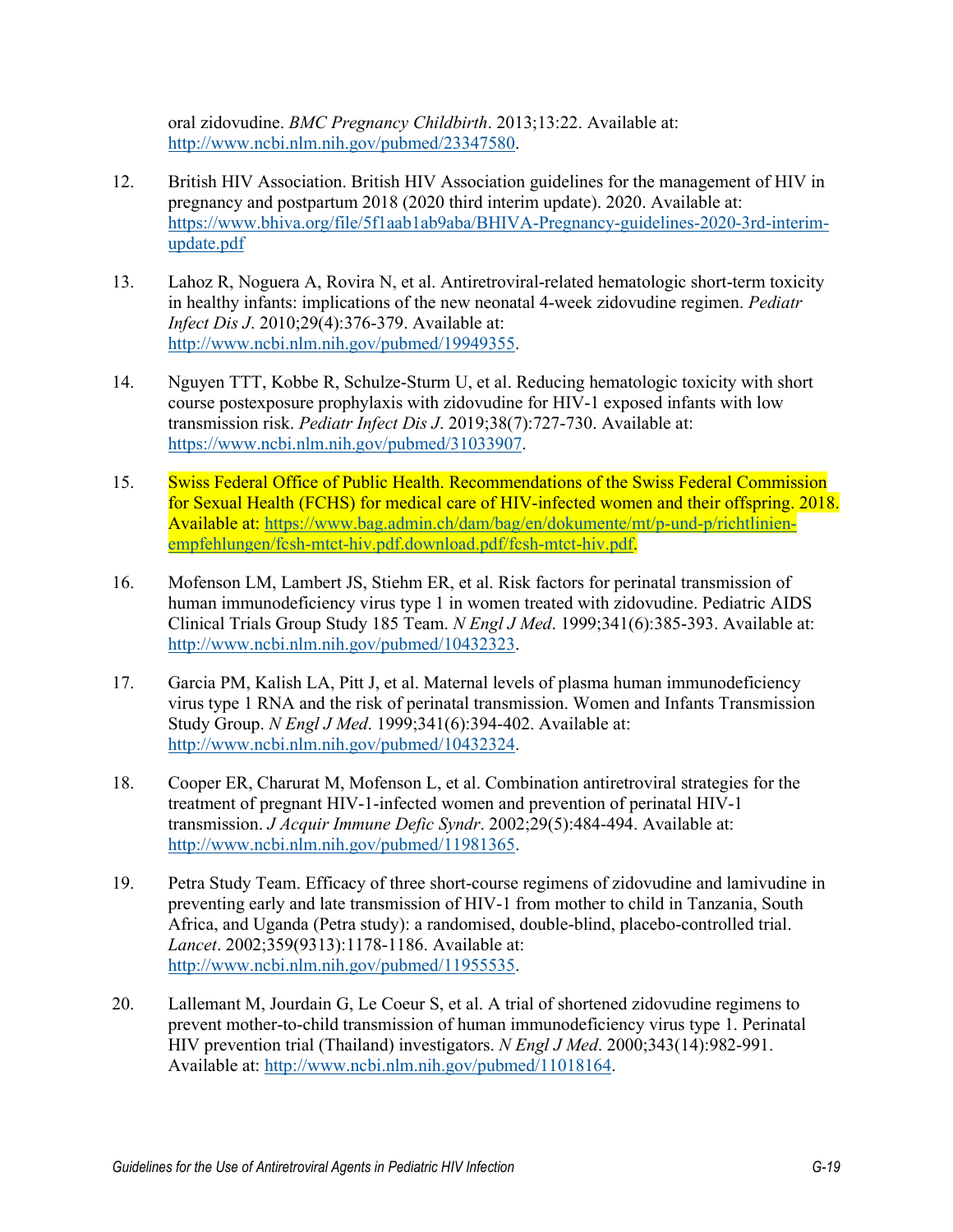- <span id="page-19-1"></span>21. Ruel TD, Capparelli EV, Tierney C, et al. Pharmacokinetics and safety of early nevirapinebased antiretroviral therapy for neonates at high risk for perinatal HIV infection: a phase 1/2 proof of concept study. *Lancet HIV*. 2021;8(3):e149-e157. Available at: [https://www.ncbi.nlm.nih.gov/pubmed/33242457.](https://www.ncbi.nlm.nih.gov/pubmed/33242457)
- <span id="page-19-0"></span>22. Persaud D, Ray SC, Kajdas J, et al. Slow human immunodeficiency virus type 1 evolution in viral reservoirs in infants treated with effective antiretroviral therapy. *AIDS Res Hum Retroviruses*. 2007;23(3):381-390. Available at: [https://www.ncbi.nlm.nih.gov/pubmed/17411371.](https://www.ncbi.nlm.nih.gov/pubmed/17411371)
- 23. Luzuriaga K, Tabak B, Garber M, et al. HIV type 1 (HIV-1) proviral reservoirs decay continuously under sustained virologic control in HIV-1-infected children who received early treatment. *J Infect Dis*. 2014;210(10):1529-1538. Available at: [https://www.ncbi.nlm.nih.gov/pubmed/24850788.](https://www.ncbi.nlm.nih.gov/pubmed/24850788)
- 24. Persaud D, Patel K, Karalius B, et al. Influence of age at virologic control on peripheral blood human immunodeficiency virus reservoir size and serostatus in perinatally infected adolescents. *JAMA Pediatr*. 2014;168(12):1138-1146. Available at: [http://www.ncbi.nlm.nih.gov/pubmed/25286283.](http://www.ncbi.nlm.nih.gov/pubmed/25286283)
- 25. Rainwater-Lovett K, Ziemniak C, Watson D, et al. Paucity of intact non-induced provirus with early, long-term antiretroviral therapy of perinatal HIV infection. *PLoS One*. 2017;12(2):e0170548. Available at: [https://www.ncbi.nlm.nih.gov/pubmed/28178277.](https://www.ncbi.nlm.nih.gov/pubmed/28178277)
- 26. Rocca S, Zangari P, Cotugno N, et al. Human immunodeficiency virus (HIV)-antibody repertoire estimates reservoir size and time of antiretroviral therapy initiation in virally suppressed perinatally HIV-infected children. *J Pediatric Infect Dis Soc*. 2018;8(5):433-438. Available at: [https://www.ncbi.nlm.nih.gov/pubmed/30169837.](https://www.ncbi.nlm.nih.gov/pubmed/30169837)
- 27. Shiau S, Abrams EJ, Arpadi SM, Kuhn L. Early antiretroviral therapy in HIV-infected infants: can it lead to HIV remission? *Lancet HIV*. 2018;5(5):e250-e258. Available at: [https://www.ncbi.nlm.nih.gov/pubmed/29739699.](https://www.ncbi.nlm.nih.gov/pubmed/29739699)
- 28. Persaud D, Gaye H, al e. Absence of detectable HIV-1 viremia following treatment cessation in an infant. *N Engl J Med*. 2013;369(19):1828-1835. Available at: https://www.nejm.org/doi/full/10.1056/nejmoa1302976.
- 29. Butler KM, Gavin P, Coughlan S, et al. Rapid viral rebound after 4 years of suppressive therapy in a seronegative HIV-1 infected infant treated from birth. *Pediatr Infect Dis J*. 2014;34(3):e48-51. Available at: [https://www.ncbi.nlm.nih.gov/pubmed/25742088.](https://www.ncbi.nlm.nih.gov/pubmed/25742088)
- 30. Violari A, Cotton MF, Kuhn L, et al. A child with perinatal HIV infection and long-term sustained virological control following antiretroviral treatment cessation. *Nat Commun*. 2019;10(1):412. Available at: [https://www.ncbi.nlm.nih.gov/pubmed/30679439.](https://www.ncbi.nlm.nih.gov/pubmed/30679439)
- <span id="page-19-2"></span>31. Maswabi K, Ajibola G, Bennett K, et al. Safety and efficacy of starting antiretroviral therapy in the first week of life. *Clin Infect Dis*. 2021;72(3):388-393. Available at: [https://www.ncbi.nlm.nih.gov/pubmed/31927562.](https://www.ncbi.nlm.nih.gov/pubmed/31927562)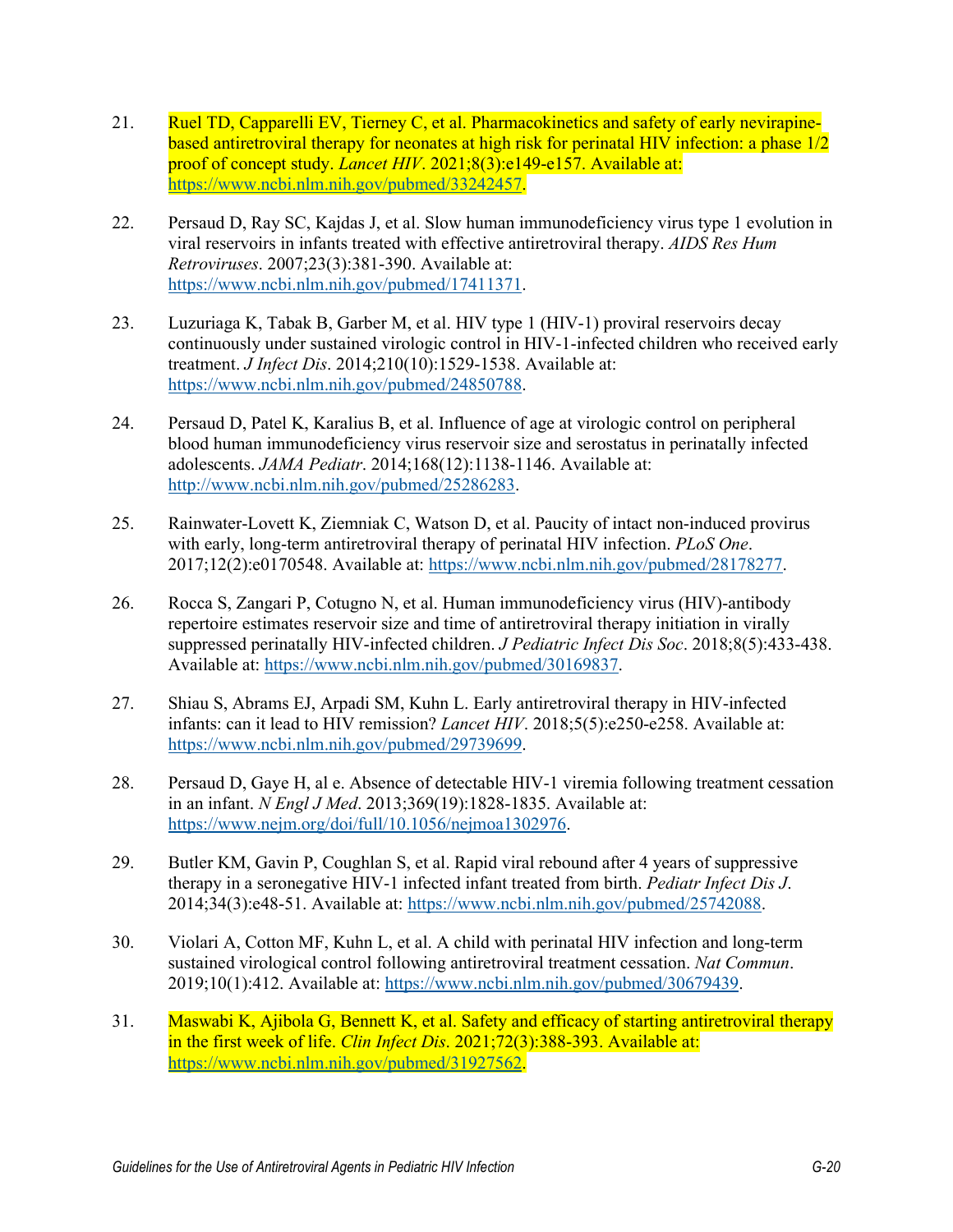- 32. Bitnun A, Samson L, Chun TW, et al. Early initiation of combination antiretroviral therapy in HIV-1-infected newborns can achieve sustained virologic suppression with low frequency of CD4+ T cells carrying HIV in peripheral blood. *Clin Infect Dis*. 2014;59(7):1012-1019. Available at: [http://www.ncbi.nlm.nih.gov/pubmed/24917662.](http://www.ncbi.nlm.nih.gov/pubmed/24917662)
- <span id="page-20-1"></span>33. Kakkar FW, Samson L, Vaudry W, et al. Safety of combination antiretroviral prophylaxis in high-risk HIV-exposed newborns: a retrospective review of the Canadian experience. *J Int AIDS Soc*. 2016;19(1):20520. Available at: [http://www.ncbi.nlm.nih.gov/pubmed/26880241.](http://www.ncbi.nlm.nih.gov/pubmed/26880241)
- <span id="page-20-0"></span>34. Anugulruengkitt S, Suntarattiwong P, Ounchanum P, et al. Safety of 6-week neonatal triplecombination antiretroviral postexposure prophylaxis in high-risk HIV-exposed infants. *Pediatr Infect Dis J*. 2019;38(10):1045-1050. Available at: [https://www.ncbi.nlm.nih.gov/pubmed/31365477.](https://www.ncbi.nlm.nih.gov/pubmed/31365477)
- <span id="page-20-2"></span>35. Centers for Disease Control and Prevention. Updated guidelines for antiretroviral postexposure prophylaxis after sexual, injection drug use, or other nonoccupational exposure to HIV—United States, 2016. 2016. Available at: [http://www.cdc.gov/hiv/pdf/programresources/cdc-hiv-npep-guidelines.pdf.](http://www.cdc.gov/hiv/pdf/programresources/cdc-hiv-npep-guidelines.pdf)
- <span id="page-20-3"></span>36. Kuhar DT, Henderson DK, Struble KA, et al. Updated U.S. Public Health Service guidelines for the management of occupational exposures to human immunodeficiency virus and recommendations for postexposure prophylaxis. *Infect Control Hosp Epidemiol*. 2013;34(9):875-892. Available at: [http://www.ncbi.nlm.nih.gov/pubmed/23917901.](http://www.ncbi.nlm.nih.gov/pubmed/23917901)
- <span id="page-20-4"></span>37. Lau E, Brophy J, Samson L, et al. Nevirapine pharmacokinetics and safety in neonates receiving combination antiretroviral therapy for prevention of vertical HIV transmission. *J Acquir Immune Defic Syndr*. 2017;74(5):493-498. Available at: [https://www.ncbi.nlm.nih.gov/pubmed/28114187.](https://www.ncbi.nlm.nih.gov/pubmed/28114187)
- 38. Cressey TR, Punyawudho B, Le Coeur S, et al. Assessment of nevirapine prophylactic and therapeutic dosing regimens for neonates. *J Acquir Immune Defic Syndr*. 2017;75(5):554- 560. Available at: [https://www.ncbi.nlm.nih.gov/pubmed/28489732.](https://www.ncbi.nlm.nih.gov/pubmed/28489732)
- 39. Clarke DF, Acosta EP, Rizk ML, et al. Raltegravir pharmacokinetics in neonates following maternal dosing. *J Acquir Immune Defic Syndr*. 2014;67(3):310-315. Available at: [http://www.ncbi.nlm.nih.gov/pubmed/25162819.](http://www.ncbi.nlm.nih.gov/pubmed/25162819)
- <span id="page-20-5"></span>40. Clarke DF, Wong RJ, Wenning L, Stevenson DK, Mirochnick M. Raltegravir in vitro effect on bilirubin binding. *Pediatr Infect Dis J*. 2013;32(9):978-980. Available at: [http://www.ncbi.nlm.nih.gov/pubmed/23470680.](http://www.ncbi.nlm.nih.gov/pubmed/23470680)
- 41. Clarke DF, Penazzato M, Capparelli E, et al. Prevention and treatment of HIV infection in neonates: evidence base for existing WHO dosing recommendations and implementation considerations. *Expert Rev Clin Pharmacol*. 2018;11(1):83-93. Available at: [https://www.ncbi.nlm.nih.gov/pubmed/29039686.](https://www.ncbi.nlm.nih.gov/pubmed/29039686)
- 42. Clarke DF, Acosta EP, Cababasay M, et al. Raltegravir (RAL) in neonates: dosing, pharmacokinetics (PK), and safety in HIV-1-exposed neonates at risk of infection (IMPAACT P1110). *J AIDS* 2020;84(1):70-77. Available at: [https://www.ncbi.nlm.nih.gov/pubmed/31913995.](https://www.ncbi.nlm.nih.gov/pubmed/31913995)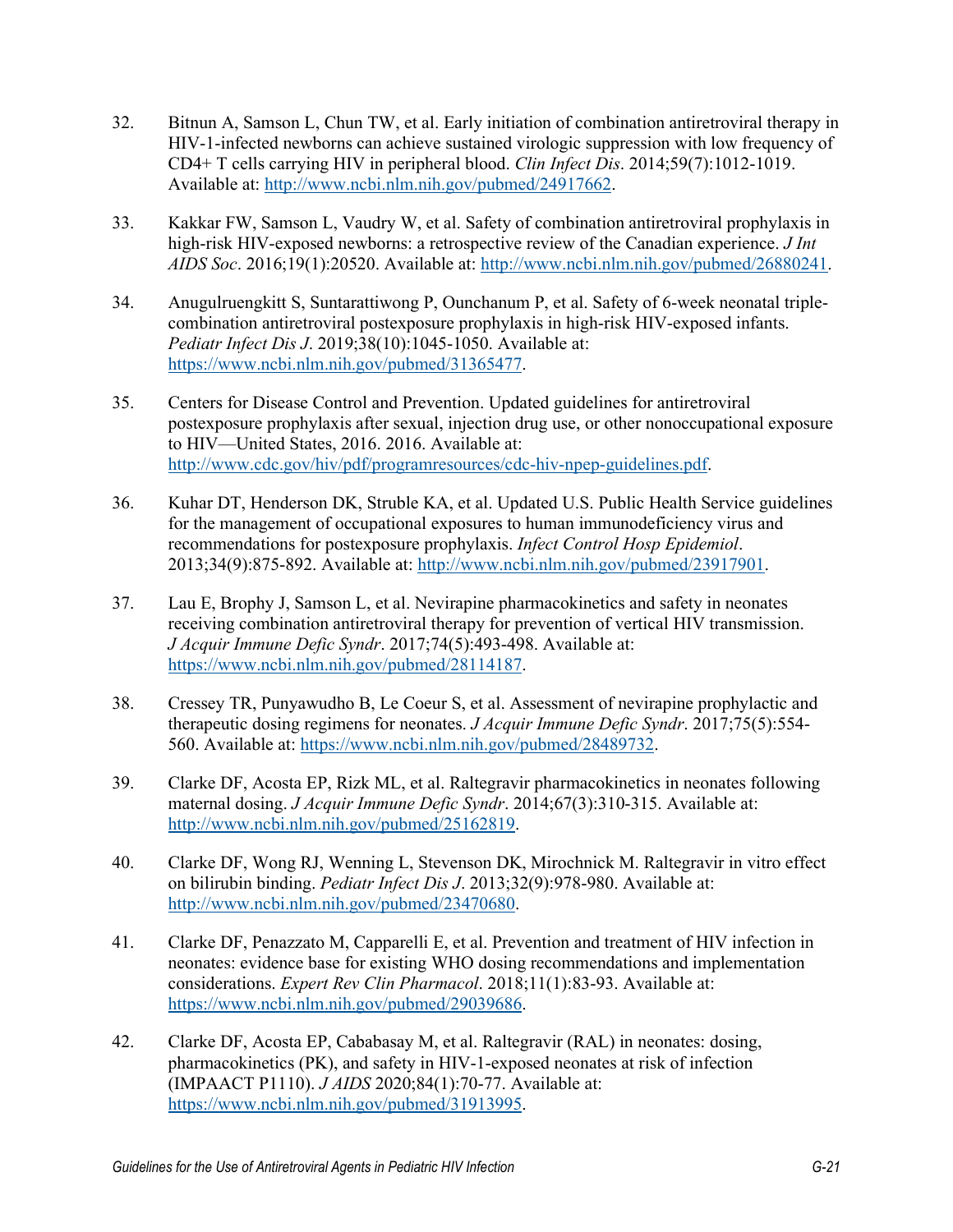- <span id="page-21-0"></span>43. World Health Organization. Updated recommendations on HIV prevention, infant diagnosis, antiretroviral initiation and monitoring. Geneva, Switzerland. 2021. Available at: [https://www.who.int/publications/i/item/9789240022232.](https://www.who.int/publications/i/item/9789240022232)
- 44. Bekker A, Capparelli EV, Violari A, et al. Abacavir dosing in neonates from birth: a phramcokinetic analysis. Presented at: Conference on Retroviruses and Opportunistic Infections; 2021. Virtual Conference. Available at: [https://www.croiconference.org/abstract/abacavir-dosing-in-neonates-from-birth-a](https://www.croiconference.org/abstract/abacavir-dosing-in-neonates-from-birth-a-pharmacokinetic-analysis/)[pharmacokinetic-analysis.](https://www.croiconference.org/abstract/abacavir-dosing-in-neonates-from-birth-a-pharmacokinetic-analysis/)
- 45. Bekker A, Decloedt EH, Slade G, Cotton MF, Rabie H, Cressey TR. Single-dose abacavir pharmacokinetics and safety in neonates exposed to human immunodeficiency virus (HIV). *Clin Infect Dis*. 2021;72(11):2032-2034. Available at: [https://www.ncbi.nlm.nih.gov/pubmed/32697327.](https://www.ncbi.nlm.nih.gov/pubmed/32697327)
- <span id="page-21-1"></span>46. Mirochnick M, Nielsen-Saines K, Pilotto JH, et al. Nelfinavir and lamivudine pharmacokinetics during the first two weeks of life. *Pediatr Infect Dis J*. 2011;30(9):769- 772. Available at: [http://www.ncbi.nlm.nih.gov/pubmed/21666540.](http://www.ncbi.nlm.nih.gov/pubmed/21666540)
- <span id="page-21-2"></span>47. Mandelbrot L, Tubiana R, Le Chenadec J, et al. No perinatal HIV-1 transmission from women with effective antiretroviral therapy starting before conception. *Clin Infect Dis*. 2015;61(11):1715-1725. Available at: [http://www.ncbi.nlm.nih.gov/pubmed/26197844.](http://www.ncbi.nlm.nih.gov/pubmed/26197844)
- <span id="page-21-3"></span>48. Townsend CL, Byrne L, Cortina-Borja M, et al. Earlier initiation of ART and further decline in mother-to-child HIV transmission rates, 2000–2011. *AIDS*. 2014;28(7):1049-1057. Available at: [http://www.ncbi.nlm.nih.gov/pubmed/24566097.](http://www.ncbi.nlm.nih.gov/pubmed/24566097)
- <span id="page-21-4"></span>49. American Academy of Pediatrics. Breastfeeding and the use of human milk. 2012. Available at: [https://pediatrics.aappublications.org/content/129/3/e827.](https://pediatrics.aappublications.org/content/129/3/e827)
- <span id="page-21-5"></span>50. Bauer GR, Colgrove RC, Larussa PS, Pitt J, Welles SL. Antiretroviral resistance in viral isolates from HIV-1-transmitting mothers and their infants. *AIDS*. 2006;20(13):1707-1712. Available at: [http://www.ncbi.nlm.nih.gov/pubmed/16931934.](http://www.ncbi.nlm.nih.gov/pubmed/16931934)
- <span id="page-21-6"></span>51. De Jose MI, Ramos JT, Alvarez S, Jimenez JL, Munoz-Fernandez MA. Vertical transmission of HIV-1 variants resistant to reverse transcriptase and protease inhibitors. *Arch Intern Med*. 2001;161(22):2738-2739. Available at: [http://www.ncbi.nlm.nih.gov/pubmed/11732941.](http://www.ncbi.nlm.nih.gov/pubmed/11732941)
- 52. Desai N, Mathur M. Selective transmission of multidrug-resistant HIV to a newborn related to poor maternal adherence. *Sex Transm Infect*. 2003;79(5):419-421. Available at: [http://www.ncbi.nlm.nih.gov/pubmed/14573842.](http://www.ncbi.nlm.nih.gov/pubmed/14573842)
- 53. Cohan D, Feakins C, Wara D, et al. Perinatal transmission of multidrug-resistant HIV-1 despite viral suppression on an enfuvirtide-based treatment regimen. *AIDS*. 2005;19(9):989- 990. Available at: [http://www.ncbi.nlm.nih.gov/pubmed/15905684.](http://www.ncbi.nlm.nih.gov/pubmed/15905684)
- 54. Fogel J, Li Q, Taha TE, et al. Initiation of antiretroviral treatment in women after delivery can induce multiclass drug resistance in breastfeeding HIV-infected infants. *Clin Infect Dis*. 2011;52(8):1069-1076. Available at: [http://www.ncbi.nlm.nih.gov/pubmed/21460326.](http://www.ncbi.nlm.nih.gov/pubmed/21460326)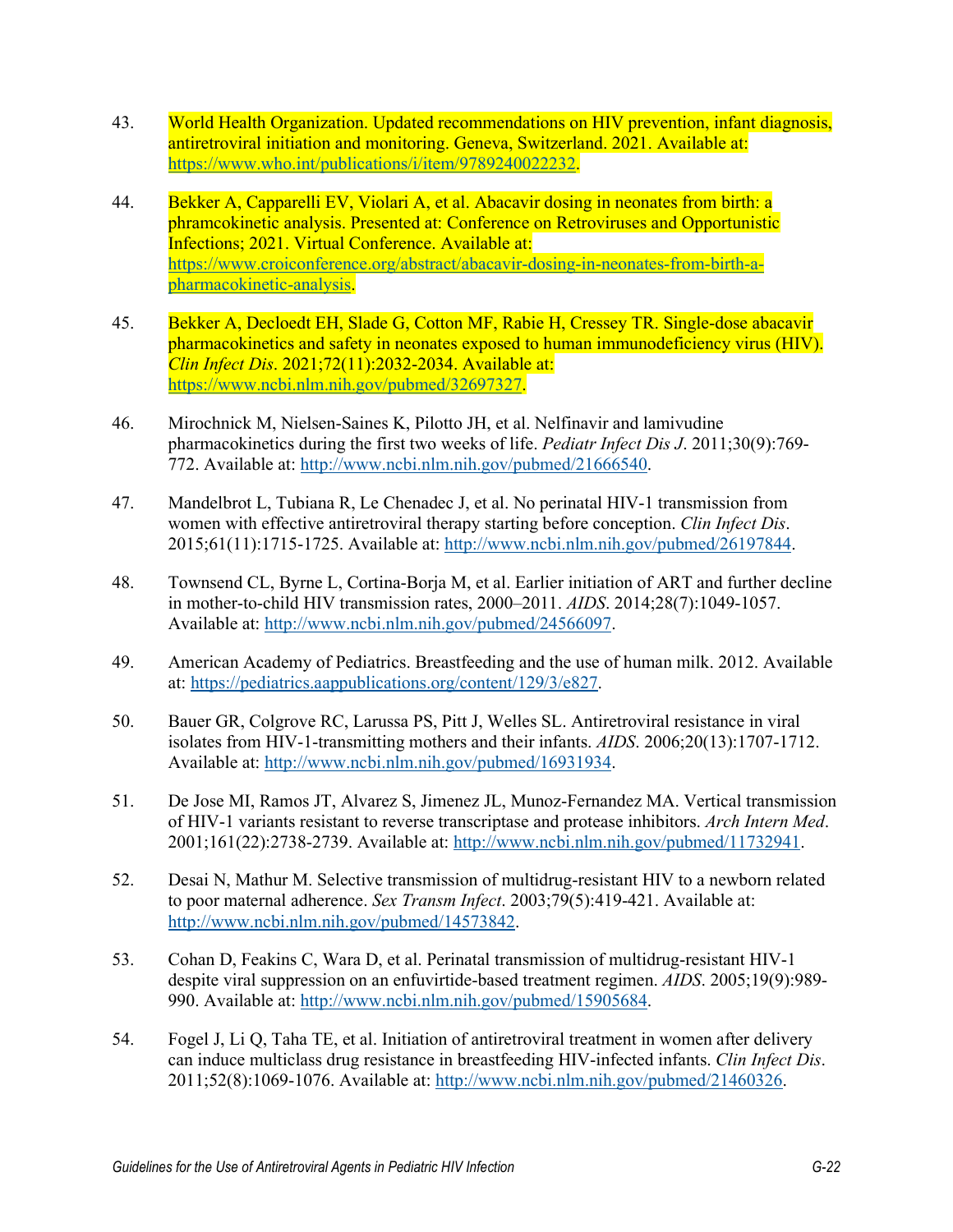- 55. Zeh C, Weidle PJ, Nafisa L, et al. HIV-1 drug resistance emergence among breastfeeding infants born to HIV-infected mothers during a single-arm trial of triple-antiretroviral prophylaxis for prevention of mother-to-child transmission: a secondary analysis. *PLoS Med*. 2011;8(3):e1000430. Available at: [http://www.ncbi.nlm.nih.gov/pubmed/21468304.](http://www.ncbi.nlm.nih.gov/pubmed/21468304)
- <span id="page-22-0"></span>56. Yeganeh N, Kerin T, Ank B, et al. Human immunodeficiency virus antiretroviral resistance and transmission in mother-infant pairs enrolled in a large perinatal study. *Clin Infect Dis*. 2018;66(11):1770-1777. Available at: [https://www.ncbi.nlm.nih.gov/pubmed/29272365.](https://www.ncbi.nlm.nih.gov/pubmed/29272365)
- <span id="page-22-1"></span>57. Rosebush JC, Best BM, Chadwick EG, et al. Pharmacokinetics and safety of maraviroc in neonates. *AIDS*. 2021;35(3):419-427. Available at: [https://www.ncbi.nlm.nih.gov/pubmed/33252481.](https://www.ncbi.nlm.nih.gov/pubmed/33252481)
- <span id="page-22-2"></span>58. Persaud D, Chadwick E, Tierney C, et al. Virologic response to very early ART in neonates with in utero HIV: IMPAACT P115. Abstract 799. Presented at: Conference on Retroviruses and Opportunistic Infections; 2019. Seattle, Washington. Available at: [http://www.croiconference.org/sessions/virologic-response-very-early-art-neonates-utero](http://www.croiconference.org/sessions/virologic-response-very-early-art-neonates-utero-hiv-impaact-p1115)[hiv-impaact-p1115.](http://www.croiconference.org/sessions/virologic-response-very-early-art-neonates-utero-hiv-impaact-p1115)
- <span id="page-22-3"></span>59. Committee on Pediatric AIDS. Infant feeding and transmission of human immunodeficiency virus in the United States. *Pediatrics*. 2013;131(2):391-396. Available at: [http://www.ncbi.nlm.nih.gov/pubmed/23359577.](http://www.ncbi.nlm.nih.gov/pubmed/23359577)
- <span id="page-22-4"></span>60. Kuhn L, Reitz C, Abrams EJ. Breastfeeding and AIDS in the developing world. *Curr Opin Pediatr*. 2009;21(1):83-93. Available at: [http://www.ncbi.nlm.nih.gov/pubmed/19242244.](http://www.ncbi.nlm.nih.gov/pubmed/19242244)
- <span id="page-22-5"></span>61. Van de Perre P, Lepage P, Homsy J, Dabis F. Mother-to-infant transmission of human immunodeficiency virus by breast milk: presumed innocent or presumed guilty? *Clin Infect Dis*. 1992;15(3):502-507. Available at: [http://www.ncbi.nlm.nih.gov/pubmed/1445596.](http://www.ncbi.nlm.nih.gov/pubmed/1445596)
- <span id="page-22-6"></span>62. Daar ES. Virology and immunology of acute HIV type 1 infection. *AIDS Res Hum Retroviruses*. 1998;14 Suppl 3:S229-234. Available at: [http://www.ncbi.nlm.nih.gov/pubmed/9814948.](http://www.ncbi.nlm.nih.gov/pubmed/9814948)
- <span id="page-22-7"></span>63. Smith DK, Grohskopf LA, Black RJ, et al. Antiretroviral postexposure prophylaxis after sexual, injection-drug use, or other nonoccupational exposure to HIV in the United States: recommendations from the U.S. Department of Health and Human Services. *MMWR Recomm Rep*. 2005;54(RR-2):1-20. Available at: [http://www.ncbi.nlm.nih.gov/pubmed/15660015.](http://www.ncbi.nlm.nih.gov/pubmed/15660015)
- <span id="page-22-8"></span>64. Six Week Extended-Dose Nevirapine Study Team, Bedri A, Gudetta B, et al. Extended-dose nevirapine to 6 weeks of age for infants to prevent HIV transmission via breastfeeding in Ethiopia, India, and Uganda: an analysis of three randomised controlled trials. *Lancet*. 2008;372(9635):300-313. Available at: [http://www.ncbi.nlm.nih.gov/pubmed/18657709.](http://www.ncbi.nlm.nih.gov/pubmed/18657709)
- 65. Kumwenda NI, Hoover DR, Mofenson LM, et al. Extended antiretroviral prophylaxis to reduce breast-milk HIV-1 transmission. *N Engl J Med*. 2008;359(2):119-129. Available at: [http://www.ncbi.nlm.nih.gov/pubmed/18525035.](http://www.ncbi.nlm.nih.gov/pubmed/18525035)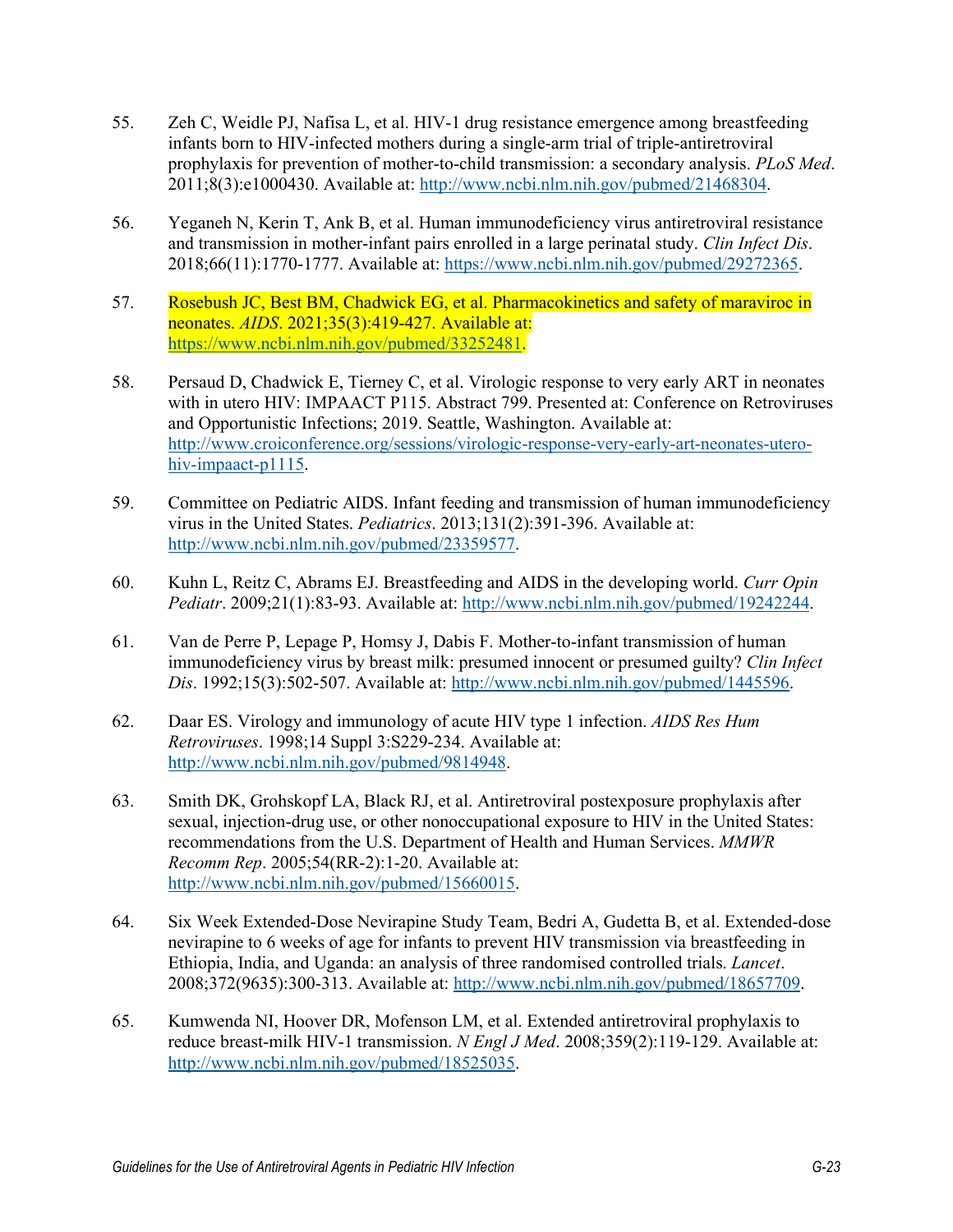- 66. Chasela CS, Hudgens MG, Jamieson DJ, et al. Maternal or infant antiretroviral drugs to reduce HIV-1 transmission. *N Engl J Med*. 2010;362(24):2271-2281. Available at: [http://www.ncbi.nlm.nih.gov/pubmed/20554982.](http://www.ncbi.nlm.nih.gov/pubmed/20554982)
- 67. Kilewo C, Karlsson K, Massawe A, et al. Prevention of mother-to-child transmission of HIV-1 through breast-feeding by treating infants prophylactically with lamivudine in Dar es Salaam, Tanzania: the Mitra study. *J Acquir Immune Defic Syndr*. 2008;48(3):315-323. Available at: [http://www.ncbi.nlm.nih.gov/pubmed/18344879.](http://www.ncbi.nlm.nih.gov/pubmed/18344879)
- <span id="page-23-6"></span>68. Flynn PM, Taha TE, Cababasay M, et al. Prevention of HIV-1 transmission through breastfeeding: efficacy and safety of maternal antiretroviral therapy versus infant nevirapine prophylaxis for duration of breastfeeding in HIV-1-infected women with high CD4 cell count (IMPAACT PROMISE): a randomized, open-label, clinical trial. *J Acquir Immune Defic Syndr*. 2018;77(4):383-392. Available at: [https://www.ncbi.nlm.nih.gov/pubmed/29239901.](https://www.ncbi.nlm.nih.gov/pubmed/29239901)
- <span id="page-23-0"></span>69. Moodley J, Moodley D, Pillay K, et al. Pharmacokinetics and antiretroviral activity of lamivudine alone or when coadministered with zidovudine in human immunodeficiency virus type 1-infected pregnant women and their offspring. *J Infect Dis*. 1998;178(5):1327-1333. Available at: [http://www.ncbi.nlm.nih.gov/pubmed/9780252.](http://www.ncbi.nlm.nih.gov/pubmed/9780252)
- <span id="page-23-1"></span>70. Moodley D, Moodley J, Coovadia H, et al. A multicenter randomized controlled trial of nevirapine versus a combination of zidovudine and lamivudine to reduce intrapartum and early postpartum mother-to-child transmission of human immunodeficiency virus type 1. *J Infect Dis*. 2003;187(5):725-735. Available at: [http://www.ncbi.nlm.nih.gov/pubmed/12599045.](http://www.ncbi.nlm.nih.gov/pubmed/12599045)
- <span id="page-23-2"></span>71. Mandelbrot L, Landreau-Mascaro A, Rekacewicz C, et al. Lamivudine-zidovudine combination for prevention of maternal-infant transmission of HIV-1. *JAMA*. 2001;285(16):2083-2093. Available at: [http://www.ncbi.nlm.nih.gov/pubmed/11311097.](http://www.ncbi.nlm.nih.gov/pubmed/11311097)
- <span id="page-23-3"></span>72. Lambert JS, Nogueira SA, Abreu T, et al. A pilot study to evaluate the safety and feasibility of the administration of AZT/3TC fixed dose combination to HIV-infected pregnant women and their infants in Rio de Janeiro, Brazil. *Sex Transm Infect*. 2003;79(6):448-452. Available at: [http://www.ncbi.nlm.nih.gov/pubmed/14663118.](http://www.ncbi.nlm.nih.gov/pubmed/14663118)
- <span id="page-23-4"></span>73. Cressey TR, Bekker A, Cababasay M, et al. Abacavir safety and pharmacokinetics in normal and low birth weight infants with HIV. Abstract 843. Presented at: Conference on Retroviruses and Opportunistic Infections. 2020. Boston, MA.
- 74. Crichton S, Collins IJ, Turkova A, et al. Abacavir dosing, effectivness, and safety in young infants living with HIV in Europe. Abstract 844. Presented at: Conference on Retroviruses and Opportunistic Infections. 2020. Boston, MA.
- 75. De Waal R, Rabie H, Technau K, et al. Abacavir safety and efficacy in young infants in a South African observational cohort. Abstract 845. Presented at: Conference on Retroviruses and Opportunistic Infections 2020. Boston, MA.
- <span id="page-23-5"></span>76. Gray G, Violari A, McIntyre J, et al. Antiviral activity of nucleoside analogues during shortcourse monotherapy or dual therapy: its role in preventing HIV infection in infants. *J Acquir*